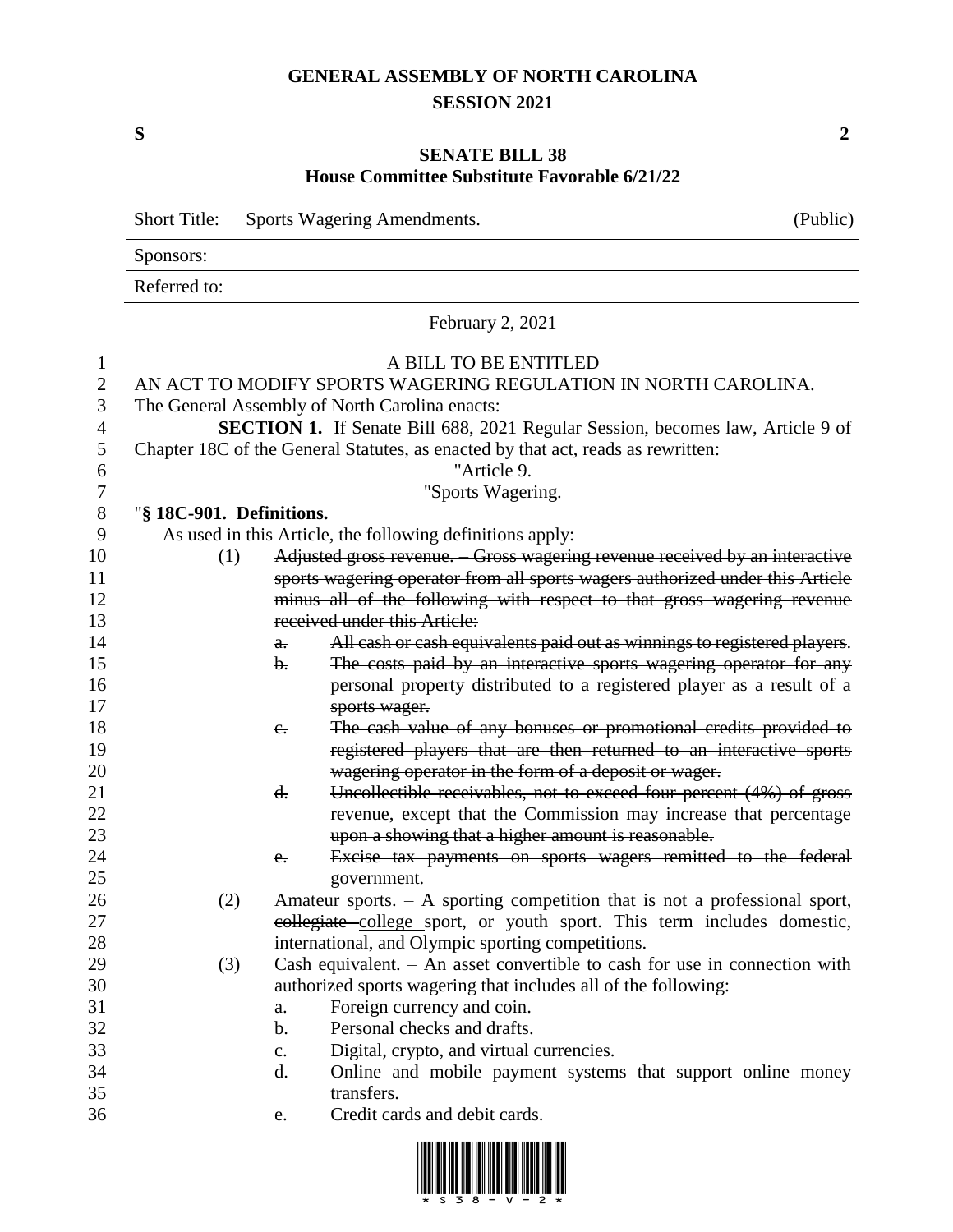|                |      | <b>General Assembly Of North Carolina</b>                                                                                                                      | <b>Session 2021</b> |
|----------------|------|----------------------------------------------------------------------------------------------------------------------------------------------------------------|---------------------|
| $\mathbf{1}$   |      | f.<br>A prepaid access instrument.                                                                                                                             |                     |
| $\sqrt{2}$     |      | Any other form approved by the Commission.<br>g.                                                                                                               |                     |
| 3              | (4)  | College sports. - An athletic or sporting competition in which at least one                                                                                    |                     |
| $\overline{4}$ |      | participant is a team or contestant competing on behalf of or under the                                                                                        |                     |
| 5              |      | sponsorship of a public or private institution of postsecondary education.                                                                                     |                     |
| 6              | (5)  | Covered services. - Any service creating sports wagering markets and                                                                                           |                     |
| $\overline{7}$ |      | determination of sports wager outcomes that involves the operation,                                                                                            |                     |
| $8\,$          |      | management, or control of sports wagers authorized by this Article, including                                                                                  |                     |
| 9              |      | the development or operation of the sports wagering platform and the                                                                                           |                     |
| 10             |      | provision determination of odds and or line information, excluding                                                                                             |                     |
| 11             |      | information. The term shall not include any of the following:                                                                                                  |                     |
| 12             |      | Payment processing and similar financial services.<br>a.                                                                                                       |                     |
| 13             |      | Customer identity, age verification, and geolocation services.<br>b.                                                                                           |                     |
| 14             |      | Streaming or other video and data that does not include the<br>c.                                                                                              |                     |
| 15             |      | determination of odds or line information.                                                                                                                     |                     |
| 16             |      | Telecommunications, internet service providers, providers, and other<br>d.                                                                                     |                     |
| 17             |      | similar services not specifically designed for sports wagering.                                                                                                |                     |
| 18             |      | Other goods or services not specifically designed for use in connection<br>e.                                                                                  |                     |
| 19             |      | with sports wagering.                                                                                                                                          |                     |
| 20             | (6)  | Electronic sports. – Leagues, competitive circuits, tournaments, or similar                                                                                    |                     |
| 21             |      | competitions where individuals or teams play video games, typically for                                                                                        |                     |
| 22             |      | spectators, either in-person or online, for the purpose of prizes, money, or                                                                                   |                     |
| 23             |      | entertainment.                                                                                                                                                 |                     |
| 24             | (6m) | Geofencing. – Technology approved by the Commission and utilized by an                                                                                         |                     |
| 25             |      | interactive sports wagering operator to verify a registered player's geolocation                                                                               |                     |
| 26             |      | prior to the time the registered player is placing a sports wager.                                                                                             |                     |
| 27             | (7)  | Gross wagering revenue. - The total of all cash or cash equivalents received                                                                                   |                     |
| 28             |      | by an interactive sports wagering operator as from sports wagers as authorized                                                                                 |                     |
| 29             |      | under this Article.                                                                                                                                            |                     |
| 30             | (7m) | Interactive account. $- A$ mobile account established by a registered player for                                                                               |                     |
| 31             |      | the purpose of placing sports wagers in accordance with this Article.                                                                                          |                     |
| 32<br>33       | (8)  | Interactive sports wagering operator. $-$ The holder of an interactive sports                                                                                  |                     |
| 34             |      | wagering license issued by the Commission.                                                                                                                     |                     |
| 35             | (9)  | Key person. - An officer or director of an interactive sports wagering operator<br>who is directly involved in the operation, management, or control of sports |                     |
| 36             |      | wagering authorized under this Article, or who exercises substantial influence                                                                                 |                     |
| 37             |      | or control over the interactive sports wagering operator's sports wagering                                                                                     |                     |
| 38             |      | activities.                                                                                                                                                    |                     |
| 39             | (10) | Official league data. – Statistics, results, outcomes, and other data relating to                                                                              |                     |
| 40             |      | a sporting event obtained pursuant to an agreement with the relevant sports                                                                                    |                     |
| 41             |      | governing body or an entity expressly authorized by the relevant sports                                                                                        |                     |
| 42             |      | governing body to provide such data.                                                                                                                           |                     |
| 43             |      | $(10m)$ Parimutuel wager. $-$ A betting system in which all of the bets of a particular                                                                        |                     |
| 44             |      | type are placed together in a pool and the sports wager is placed against other                                                                                |                     |
| 45             |      | bettors placing sports wagers on the same event of horse racing, dog racing,                                                                                   |                     |
| 46             |      | or other sporting events in which the participants finish in a ranked order.                                                                                   |                     |
| 47             | (11) | Professional sports. - An athletic or sporting competition involving at least                                                                                  |                     |
| 48             |      | two competitors who receive compensation for participating in such event.                                                                                      |                     |
| 49             | (12) | Registered player. - An individual who has established an account with an                                                                                      |                     |
| 50             |      | interactive sports wagering operator.                                                                                                                          |                     |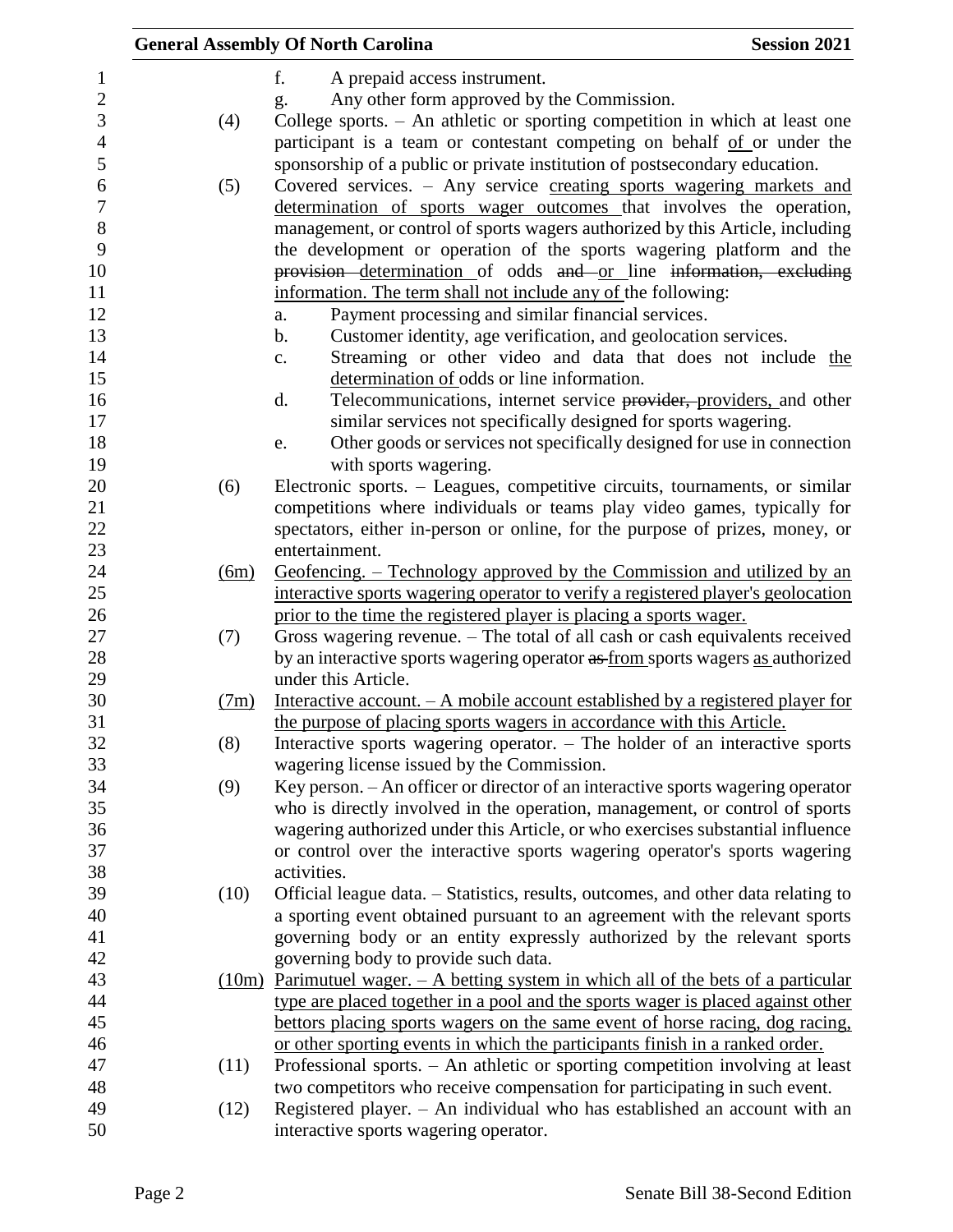|      | <b>Session 2021</b><br><b>General Assembly Of North Carolina</b>                                                                                  |
|------|---------------------------------------------------------------------------------------------------------------------------------------------------|
| (13) | Service provider. $-$ A business entity that provides covered services to an                                                                      |
|      | interactive sports wagering operator and holds a service provider license.                                                                        |
| (14) | Sporting event. – Professional sports, and college sports, and amateur sports,                                                                    |
|      | all of which may include electronic sports, and any other event approved by                                                                       |
|      | the Commission.                                                                                                                                   |
| (15) | Sports facility. $-$ Any of the following:                                                                                                        |
|      | A motorsports facility that hosts professional sports a National<br>a.                                                                            |
|      | <b>Association for Stock Car Auto Racing national touring race and has</b>                                                                        |
|      | a minimum seating capacity of 17,000 people.                                                                                                      |
|      | A facility that hosts a professional golf tournament with more than<br>b.                                                                         |
|      | 50,000 live spectators anticipated to attend based on similar prior                                                                               |
|      | tournaments.                                                                                                                                      |
|      | A facility that is the home location of a professional sports team that<br>$\underline{c}$ .                                                      |
|      | competes in any of the following professional leagues:                                                                                            |
|      | Major League Baseball.                                                                                                                            |
|      | $\frac{1}{2}$ .<br>$\frac{2}{3}$ .<br>$\frac{4}{4}$ .<br>$\frac{5}{6}$ .<br>Major League Soccer.                                                  |
|      | National Basketball Association.                                                                                                                  |
|      | <b>National Football League.</b>                                                                                                                  |
|      | <b>National Hockey League.</b>                                                                                                                    |
|      | <b>National Women's Soccer League.</b>                                                                                                            |
| (16) | Sports governing body. - An organization headquartered in the United States                                                                       |
|      | and proscribes final rules with respect to a sporting event and enforces the                                                                      |
|      | code of conduct for participants therein.                                                                                                         |
| (17) | Sports wagering brand. - The names, logos, and brands that an interactive                                                                         |
|      | sports wagering operator advertises, promotes, or otherwise holds out to the                                                                      |
|      | public displaying its sports wagering platform.                                                                                                   |
| (18) | Sports wagering platform. - A website, mobile application, or other                                                                               |
|      | interactive platform accessible via the internet, mobile, wireless, or similar                                                                    |
|      | communication technology that a registered player may use to place sports                                                                         |
|      | wagers authorized under this Article.                                                                                                             |
| (19) | Sports wagering supplier. $- A$ person that provides services, goods, software,                                                                   |
|      | or other components necessary for the creation of sports wagering markets                                                                         |
|      | and determining determination of sports wager outcomes, directly or<br>indirectly, to any license holder or applicant interactive sports wagering |
|      | operator or service provider involved in the acceptance of wager, sports                                                                          |
|      | wagers, including any of the following: providers of data feeds and odds                                                                          |
|      | services, internet platform providers, risk management providers, integrity                                                                       |
|      | monitoring providers, and other providers of sports wagering supplier services                                                                    |
|      | as determined by the Commission. A The term does not include a sports                                                                             |
|      | governing body that provides raw statistical match data to one or more                                                                            |
|      | designated and licensed providers of data and odds services shall not be a                                                                        |
|      | sports wagering supplier services.                                                                                                                |
| (20) | Sports wager or sports wagering. - Placing of wagers via an interactive                                                                           |
|      | account on any of the following: (i) a sporting event, (ii) a portion of a sporting                                                               |
|      | event, or on (iii) the individual performance statistics of athletes in a sporting                                                                |
|      | event or combination of sporting events, by any system or method of                                                                               |
|      | wagering, that may include in person, over the internet through websites, or                                                                      |
|      | mobile devices. or (iv) a parimutuel wager. The term also includes                                                                                |
|      | single-game wagers, teaser wagers, parlays, over-under, moneyline, pools,                                                                         |
|      | exchange wagering, in-game wagering, in-play wagers, proposition wagers,                                                                          |
|      | and straight wagers.                                                                                                                              |
|      |                                                                                                                                                   |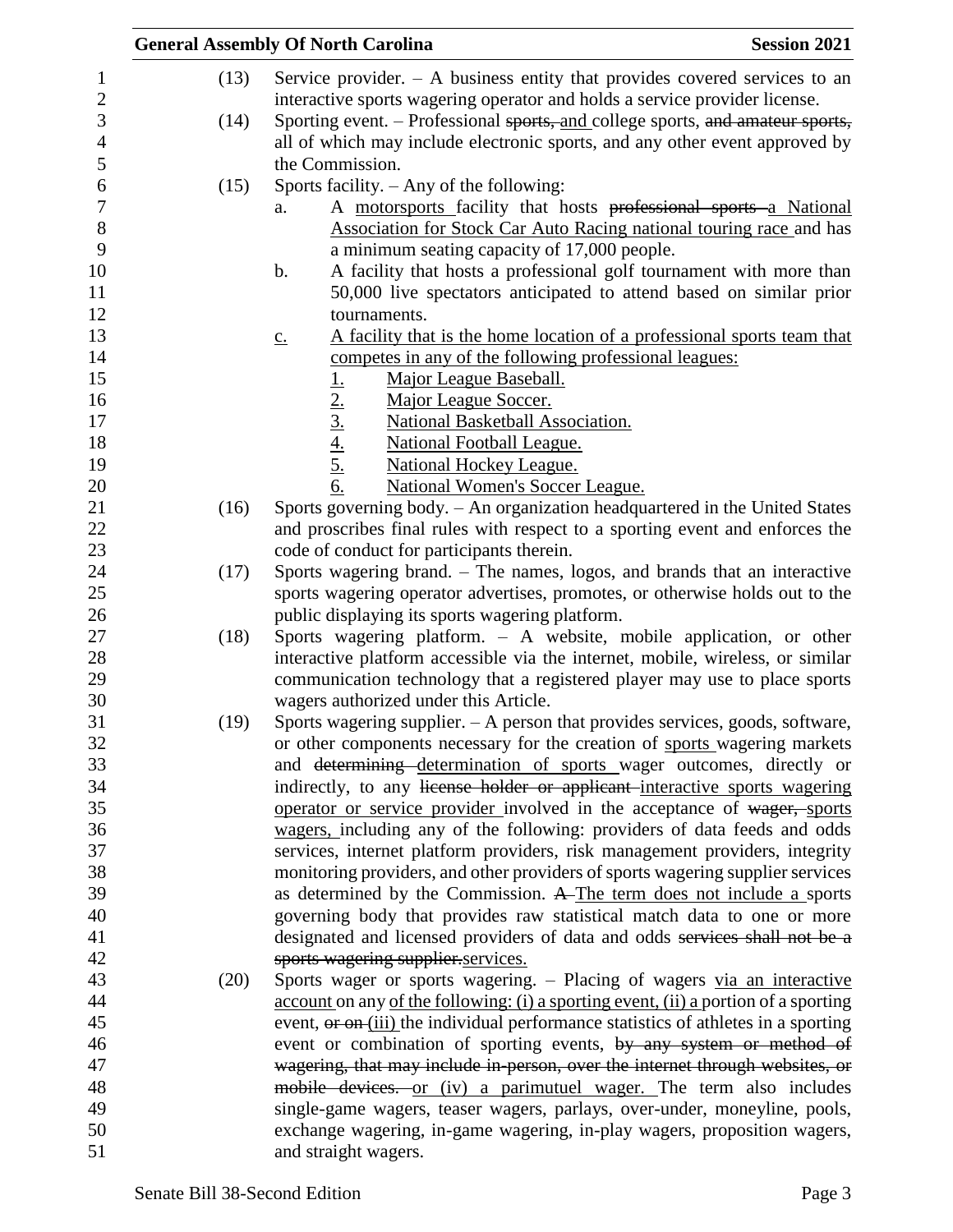|                                       |                           | <b>General Assembly Of North Carolina</b>                                                                                                                                                                                                | <b>Session 2021</b> |
|---------------------------------------|---------------------------|------------------------------------------------------------------------------------------------------------------------------------------------------------------------------------------------------------------------------------------|---------------------|
| $\mathbf{1}$<br>$\boldsymbol{2}$<br>3 | (21)                      | Tier one sports wager. $- A$ sports wager that is determined solely by the final<br>score or final outcome of the sporting event and is placed before the sporting<br>event has begun.                                                   |                     |
| $\overline{4}$                        | (22)                      | Tier two sports wager. $-$ Any sports wager that is not a tier one sports wager.                                                                                                                                                         |                     |
| 5<br>6<br>$\boldsymbol{7}$            | (23)                      | Tribal gaming enterprise. $-$ A federally recognized Indian tribe that is<br>authorized to conduct Class III games in accordance with the federal Indian<br>Gaming Regulatory Act, 25 U.S.C. § 2701 et seq., in this State or a business |                     |
| 8<br>9                                |                           | entity owned or controlled by such tribe. Any federally recognized tribe, or                                                                                                                                                             |                     |
| 10                                    |                           | business entity owned or controlled by the tribe, that is deemed an interactive<br>sports wagering operator under this Article shall include authorization for any                                                                       |                     |
| 11                                    |                           | technology and sports wagering brand partners of the tribe or the business                                                                                                                                                               |                     |
| 12                                    |                           | entity owned or controlled by the tribe, subject to compliance with the terms                                                                                                                                                            |                     |
| 13                                    |                           | of this Article by the technology and sports wagering brand partners.                                                                                                                                                                    |                     |
| 14                                    | (24)                      | Youth sports. - An event in which the majority of participants are under the                                                                                                                                                             |                     |
| 15                                    |                           | age of 18 or are competing on behalf or under the sponsorship of one or more                                                                                                                                                             |                     |
| 16                                    |                           | public or private preschool, elementary, middle, or secondary schools. The                                                                                                                                                               |                     |
| 17                                    |                           | term does not include the following:                                                                                                                                                                                                     |                     |
| 18                                    |                           | professional sports Professional sports.<br><u>a.</u>                                                                                                                                                                                    |                     |
| 19                                    |                           | or events Sporting events that occur under the sponsorship or oversight<br><u>b.</u>                                                                                                                                                     |                     |
| 20                                    |                           | of national or international athletic bodies that are not educational                                                                                                                                                                    |                     |
| 21                                    |                           | institutions and that include participants both over and under the age                                                                                                                                                                   |                     |
| 22                                    |                           | of 18.                                                                                                                                                                                                                                   |                     |
| 23                                    |                           | "§ 18C-902. Authorization of sports wagering generally.                                                                                                                                                                                  |                     |
| 24                                    | (a)                       | Notwithstanding any provision of Article 37 of Chapter 14 of the General Statutes,                                                                                                                                                       |                     |
| 25                                    |                           | sports wagering as authorized by this Article shall not be considered unlawful. All sports                                                                                                                                               |                     |
| 26<br>27                              |                           | wagering authorized under this Article shall be placed via an interactive account as described in                                                                                                                                        |                     |
| 28                                    |                           | G.S. 18C-912 and shall be initiated and received within this State except as provided in<br>G.S. 18C-928. The interactive sports wagering operator shall comply with the following:                                                      |                     |
| 29                                    | (1)                       | Ensure that the registered player is located within the State, and not present                                                                                                                                                           |                     |
| 30                                    |                           | on Indian lands within the State, when placing any sports wager, utilizing                                                                                                                                                               |                     |
| 31                                    |                           | geofencing.                                                                                                                                                                                                                              |                     |
| 32                                    | (2)                       | Monitor and block unauthorized attempts to place sports wagers.                                                                                                                                                                          |                     |
| 33                                    | $\left( a1\right)$        | This Article does not apply to interactive sports wagering conducted exclusively on                                                                                                                                                      |                     |
| 34                                    |                           | Indian lands by an Indian tribe operating in accordance with a Tribal-State gaming compact and                                                                                                                                           |                     |
| 35                                    |                           | authorized to conduct Class III gaming pursuant to a compact with the State. For purposes of this                                                                                                                                        |                     |
| 36                                    |                           | Article, sports wagering is conducted exclusively on Indian lands only if the individual who                                                                                                                                             |                     |
| 37                                    |                           | places the sports wager is physically present on Indian lands when the sports wager is initiated                                                                                                                                         |                     |
| 38                                    |                           | and received on equipment that is physically located consistent with federal law, and the sports                                                                                                                                         |                     |
| 39                                    |                           | wager is initiated and received in conformity with the safe harbor requirements as provided in 31                                                                                                                                        |                     |
| 40                                    | U.S.C. $§$ 5362(10)(c).   |                                                                                                                                                                                                                                          |                     |
| 41                                    | (a2)                      | An interactive sports wagering operator licensed under G.S. 18C-904 shall not accept                                                                                                                                                     |                     |
| 42                                    |                           | any wager if the registered player placing the wager is physically present on Indian lands when                                                                                                                                          |                     |
| 43                                    |                           | the sports wager is initiated and received. Each interactive sports wagering operator licensed                                                                                                                                           |                     |
| 44                                    |                           | under G.S. 18C-904 shall use geofencing approved by the Commission to ensure compliance                                                                                                                                                  |                     |
| 45<br>46                              | with this Article.<br>(b) | Nothing in this Article shall apply to any of the following.                                                                                                                                                                             |                     |
| 47                                    | $\bigoplus$               | Pari-mutuel sports wagering on horse racing as authorized by G.S. 14-292.2.                                                                                                                                                              |                     |
| 48                                    | (2)                       | Fantasy fantasy or simulated games or contests in which one or more                                                                                                                                                                      |                     |
| 49                                    |                           | participants fantasy contest players compete against each other and winning                                                                                                                                                              |                     |
| 50                                    |                           | outcomes reflect the relative knowledge and skill of the participants-fantasy                                                                                                                                                            |                     |
| 51                                    |                           | contest players and are determined predominantly by accumulated statistical                                                                                                                                                              |                     |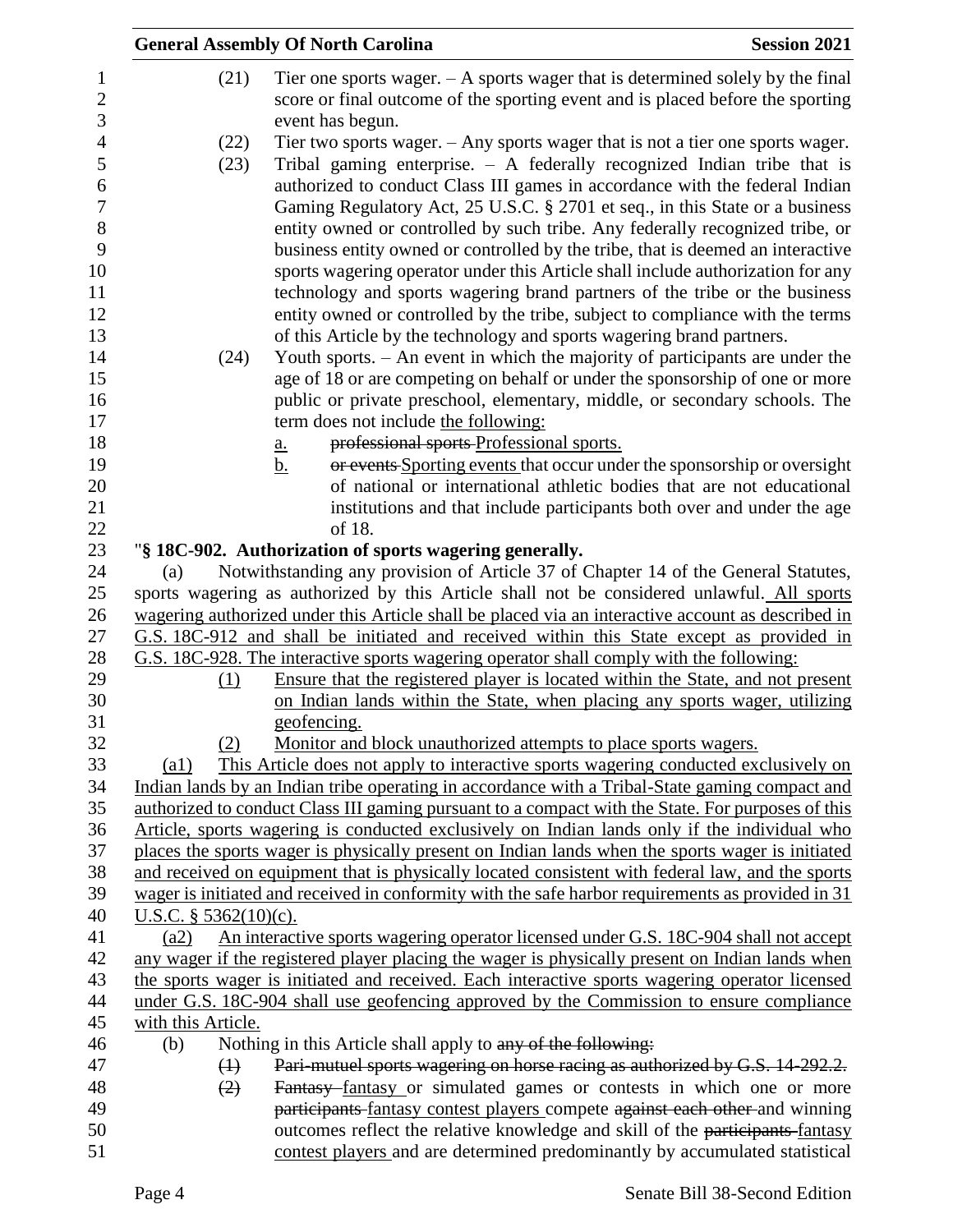|                       |     | <b>General Assembly Of North Carolina</b>                                                              |                                |  |                                                                    | <b>Session 2021</b> |
|-----------------------|-----|--------------------------------------------------------------------------------------------------------|--------------------------------|--|--------------------------------------------------------------------|---------------------|
|                       |     | results of the performance of individuals or athletes.individuals, including                           |                                |  |                                                                    |                     |
|                       |     | athletes in the case of sporting events.                                                               |                                |  |                                                                    |                     |
| (c)                   |     | Nothing in this Article shall authorize any of the following:                                          |                                |  |                                                                    |                     |
|                       | (1) | Sports wagering involving youth sports.                                                                |                                |  |                                                                    |                     |
|                       | (2) | Sports wagering on the occurrence of any of the following:                                             |                                |  |                                                                    |                     |
|                       |     | Injuries.<br>a.                                                                                        |                                |  |                                                                    |                     |
|                       |     | Penalties.<br>b.                                                                                       |                                |  |                                                                    |                     |
|                       |     | c.                                                                                                     |                                |  | The outcome of disciplinary proceedings against a participant in a |                     |
|                       |     | sporting event.                                                                                        |                                |  |                                                                    |                     |
|                       |     | d.                                                                                                     | The outcome of replay reviews. |  |                                                                    |                     |
|                       | (3) | The Commission serving as an operator of a sports wagering platform.                                   |                                |  |                                                                    |                     |
|                       | (4) | Sports wagering on amateur sports.                                                                     |                                |  |                                                                    |                     |
|                       |     | "§ 18C-903. Reserved for future codification purposes.                                                 |                                |  |                                                                    |                     |
|                       |     | "§ 18C-904. Interactive sports wagering license.                                                       |                                |  |                                                                    |                     |
| (a)                   |     | It shall be unlawful for any person to offer or accept sports wagers in this State without             |                                |  |                                                                    |                     |
|                       |     | a valid interactive sports wagering license. Except as provided in G.S. 18C-928, the Commission        |                                |  |                                                                    |                     |
|                       |     | shall authorize at least 10, but not more than 12, interactive sports wagering operators to offer      |                                |  |                                                                    |                     |
|                       |     | and accept sports wagers to and from registered players on sporting events, which shall include        |                                |  |                                                                    |                     |
| any of the following: |     |                                                                                                        |                                |  |                                                                    |                     |
|                       | (1) | Professional sports.                                                                                   |                                |  |                                                                    |                     |
|                       | (2) | College sports.                                                                                        |                                |  |                                                                    |                     |
|                       | (3) | Electronic sports.                                                                                     |                                |  |                                                                    |                     |
|                       | (4) | Amateur sports.                                                                                        |                                |  |                                                                    |                     |
|                       | (5) | Any other event approved by the Commission.                                                            |                                |  |                                                                    |                     |
| (b)                   |     | The Commission shall review and issue sports wagering licenses to qualified                            |                                |  |                                                                    |                     |
|                       |     | applicants. The applicant shall complete and submit an application on a form prescribed by the         |                                |  |                                                                    |                     |
|                       |     | Commission and a licensing fee of five hundred thousand one million dollars (\$500,000).               |                                |  |                                                                    |                     |
|                       |     | $($1,000,000)$ . If the application is denied, the licensing fee shall be refunded, minus any expenses |                                |  |                                                                    |                     |
|                       |     | the Commission incurs in reviewing the application.                                                    |                                |  |                                                                    |                     |
| $\cdots$              |     |                                                                                                        |                                |  |                                                                    |                     |
| (d)                   |     | The Commission shall conduct a background investigation on the applicant and key                       |                                |  |                                                                    |                     |
|                       |     | persons as deemed necessary by the Commission. The background investigation shall include a            |                                |  |                                                                    |                     |
|                       |     | credit history check, a tax record check, and a criminal history record check. The Commission          |                                |  |                                                                    |                     |
|                       |     | may, in its discretion, accept the results of such prior check and an affidavit that there has been    |                                |  |                                                                    |                     |
|                       |     | no change in criminal history since the prior check from an applicant or key person who has            |                                |  |                                                                    |                     |
|                       |     | submitted to a criminal history record check in this or any other state within the previous 12         |                                |  |                                                                    |                     |
|                       |     | months. The Commission may not award a license to any if an applicant who has been convicted,          |                                |  |                                                                    |                     |
|                       |     | or a key person of the applicant has been convicted, convicted of a felony or any gambling offense     |                                |  |                                                                    |                     |
|                       |     | in any state or federal court of the United States within 10 years of application or renewal.          |                                |  |                                                                    |                     |
| $\cdots$              |     |                                                                                                        |                                |  |                                                                    |                     |
| (f)                   |     | The Commission shall grant or deny all applications under this section. The grounds                    |                                |  |                                                                    |                     |
|                       |     | for denial of an interactive sports wagering license shall be the same as in G.S. 18C-906(g). If       |                                |  |                                                                    |                     |
|                       |     | there are more qualified applicants than the number of interactive sports wagering operators           |                                |  |                                                                    |                     |
|                       |     | authorized under subsection (a) of this section, the Commission shall select the best qualified        |                                |  |                                                                    |                     |
|                       |     | applicants applicants, taking into consideration the following factors:                                |                                |  |                                                                    |                     |
|                       | (1) | The contents of the application submitted in accordance with this section.                             |                                |  |                                                                    |                     |
|                       | (2) | The extent to which the applicant demonstrates past experience, financial                              |                                |  |                                                                    |                     |
|                       |     | viability, compliance with applicable laws and regulations in other                                    |                                |  |                                                                    |                     |
|                       |     | jurisdictions, and success with sports wagering operations in other                                    |                                |  |                                                                    |                     |
|                       |     | jurisdictions.                                                                                         |                                |  |                                                                    |                     |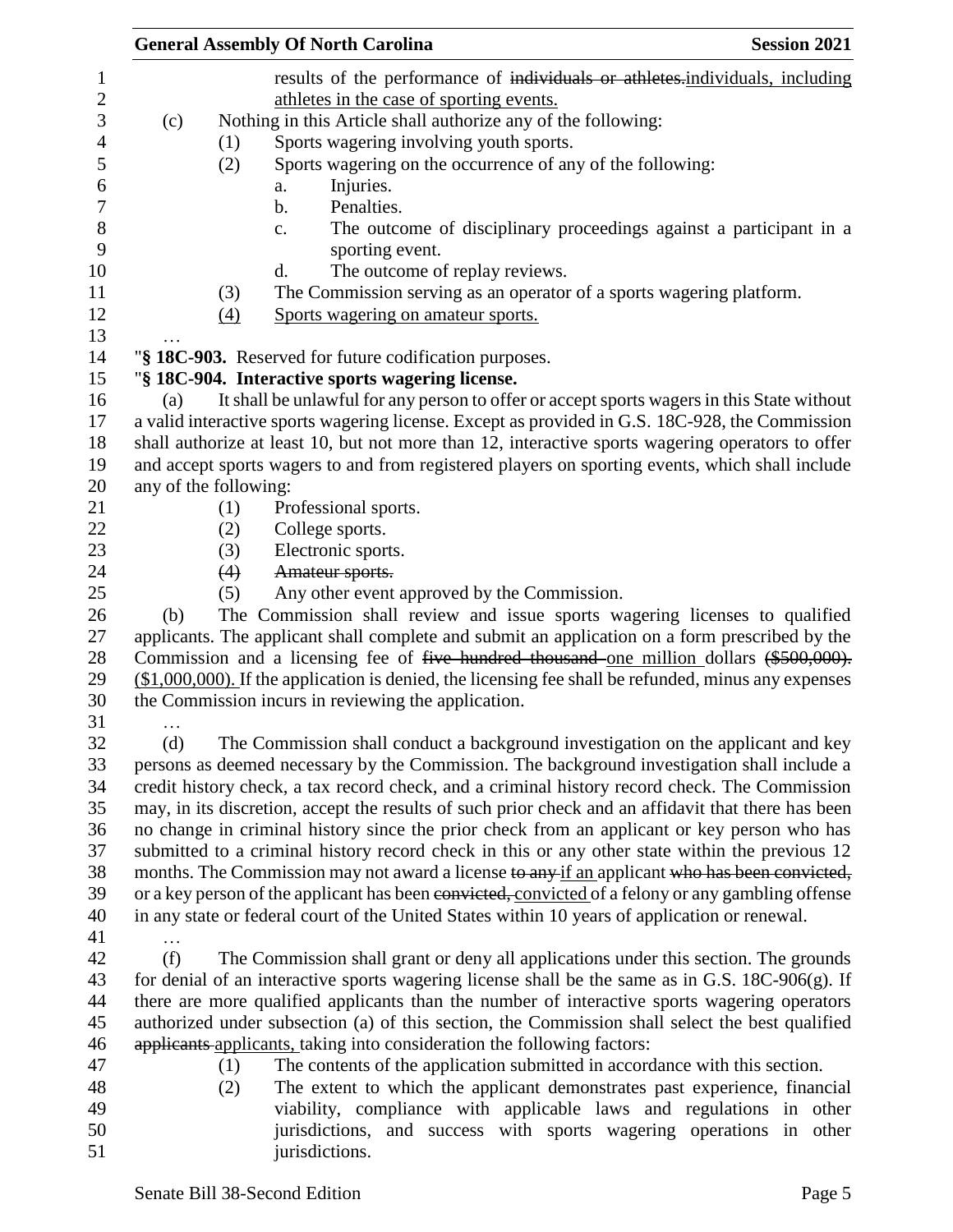|                                | <b>General Assembly Of North Carolina</b>                                                                   | <b>Session 2021</b> |
|--------------------------------|-------------------------------------------------------------------------------------------------------------|---------------------|
| (3)                            | The extent to which the applicant is able to meet the duties of an interactive<br>sports wagering operator. |                     |
| (4)                            | The amount of adjusted gross wagering revenue and associated tax revenue                                    |                     |
|                                | that an applicant is projected to generate.                                                                 |                     |
| (5)                            | Any other factors the Commission deems relevant.                                                            |                     |
| (g)                            | A person holding a license to engage in sports wagering, on the basis of comparable                         |                     |
|                                | licensing requirements issued to that person by a proper authority by in another state or territory         |                     |
|                                | of the United States or the District of Columbia if that jurisdiction's requirements for licensure,         |                     |
|                                | certification, or registration are substantially equivalent to or exceed the requirements of this           |                     |
|                                | State, and who, in the opinion of the Commission otherwise meets the requirements of this Article           |                     |
|                                | based upon verified evidence may, upon application, be licensed as an interactive sports wagering           |                     |
|                                | operator with or without further examination. examination, as determined by the Commission.                 |                     |
|                                | The Commission may also accept another jurisdiction's or approved third party's testing of the              |                     |
|                                | interactive sports wagering platform as evidence that the sports wagering platform meets any                |                     |
|                                | requirements mandated by the Commission.                                                                    |                     |
| (h)                            | The Commission shall review and issue interactive sports wagering licenses to                               |                     |
|                                | qualified applicants within 60 days of receipt of a completed application. The Commission may               |                     |
|                                | extend the review period for an additional 30 days if the background check is outstanding. Any              |                     |
|                                | denial shall be in writing and state the grounds therefor.                                                  |                     |
|                                |                                                                                                             |                     |
| (i)                            | Each interactive sports wagering operator shall promptly report all criminal or                             |                     |
|                                | disciplinary proceedings commenced against that interactive sports wagering operator in                     |                     |
|                                | connection with its operations to the Commission. Each interactive sports wagering operator shall           |                     |
|                                | promptly report to the Commission all changes in key persons, and all new key persons shall                 |                     |
| consent to a background check. |                                                                                                             |                     |
| (k)                            | No interactive sports wagering operator license is assignable or transferable without                       |                     |
| approval of the Commission.    |                                                                                                             |                     |
|                                | "§ 18C-905. Reserved for future codification purposes.                                                      |                     |
|                                | "§ 18C-906. Applications for service provider licenses.                                                     |                     |
|                                |                                                                                                             |                     |
| (b)                            | The Commission shall review and issue service provider licenses to qualified                                |                     |
|                                | applicants within 60 days of receipt of a completed application. The Commission may extend the              |                     |
|                                | review period for an additional 30 days if the background check is outstanding. Any denial shall            |                     |
|                                | be in writing and state the grounds therefor. The applicant shall complete and submit an                    |                     |
|                                | application on a form prescribed by the Commission and a licensing fee of twenty-five-fifty                 |                     |
|                                | thousand dollars $(*25,000)$ . (\$50,000).                                                                  |                     |
| (c)                            | The application shall set forth all of the following:                                                       |                     |
| (1)                            | The applicant's background in sports wagering or the covered service.                                       |                     |
| (2)                            | All experience with sports wagering or other wagering activities in other                                   |                     |
|                                | jurisdictions, including the applicant's history, reputation of integrity and                               |                     |
|                                | compliance, and a list of all active and inactive licenses, certifications, or                              |                     |
|                                | registrations and reasons for inactivity, if applicable.                                                    |                     |
| (3)                            | A written information security program, detailing information security                                      |                     |
|                                | governance and the designation of a chief security officer or equivalent.                                   |                     |
| (4)                            | Any personal information the Commission may deem necessary concerning                                       |                     |
|                                | the applicant's key persons.                                                                                |                     |
| (5)                            | Any other information the Commission may deem necessary.                                                    |                     |
| (d)                            | The Commission shall conduct a background investigation on the applicant and key                            |                     |
|                                | persons as deemed necessary by the Commission. The background investigation shall include a                 |                     |
|                                | credit history check, a tax record check, and a criminal history record check. The Commission               |                     |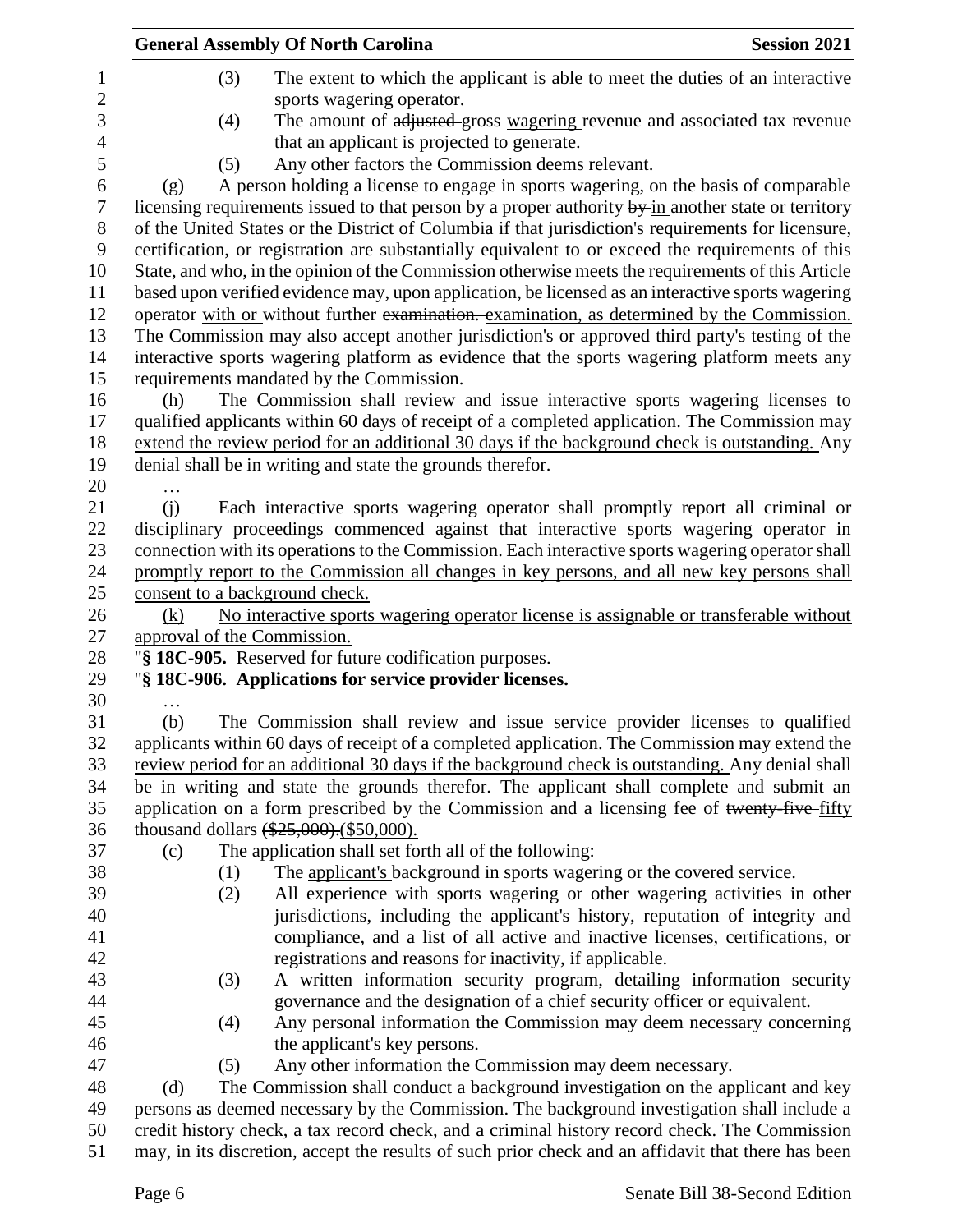## **General Assembly Of North Carolina Session 2021**

 no change in criminal history since the prior check from an applicant or key person who has submitted to a criminal history record check in this or any other state within the previous 12 3 months. The Commission may not award a license to any if the applicant who has been convicted, 4 or a key person of the applicant has been convicted, convicted of a felony or any gambling offense in any state or federal court of the United States within 10 years of application or renewal. (e) An applicant and key person persons for licensure shall consent to a criminal history record check. Refusal to consent to a criminal history record check may constitute grounds for the Commission to deny licensure. (f) A person holding a service provider license or its equivalent, on the basis of comparable licensing requirements issued to that person by a proper authority by another state or territory of the United States or the District of Columbia if that jurisdiction's requirements for licensure, certification, or registration are substantially equivalent to or exceed the requirements of this State, and who, in the opinion of the Commission otherwise meets the requirements of this Article based upon verified evidence may, upon application, be licensed as a service provider with or without further examination.examination, as determined by the Commission. … (i) Each service provider shall promptly report all criminal or disciplinary proceedings commenced against that service provider in connection with its operations to the Commission. Each service provider shall promptly report all changes in key persons to the Commission, and 20 all new key persons shall consent to a background check. (j) No service provider license is assignable or transferable without approval of the Commission. "**§ 18C-907. Sports wagering supplier license.** (a) The Commission may issue a sports wagering supplier license to a sports wagering 25 supplier. A person that is not licensed under this Article shall not sell, lease, distribute, offer, or otherwise provide services, goods, software, or other components necessary for the creation of betting markets and determining bet outcomes, directly or indirectly, to any license holder or 28 applicant involved in the acceptance of bets, except that an interactive sports wagering operator shall not be required to obtain a separate sports wagering supplier license in order to act as a sports wagering supplier. A sports wagering supplier must be licensed under this section if providing sports wagering supplier services under a fixed-fee or revenue-sharing agreement. (b) On application by an interested person, At the request of an applicant for a sports wagering supplier license, the Commission may issue a provisional sports wagering supplier license to an applicant for a sports wagering supplier license. A provisional license issued under this subsection allows the applicant for the sports wagering supplier license to conduct business regarding the operation of sports wagering with a license holder or applicant before the sports 37 wagering supplier license is issued. the applicant so long as the applicant has submitted a completed application in accordance with this section. A provisional license issued under this subsection expires on the date provided by the Commission. … (d) The applicant shall complete and submit an application on a form prescribed by the 42 Commission and a licensing fee of <del>fifteen</del> thirty thousand dollars (\$15,000). (\$30,000). In the application, the Commission shall require applicants to disclose the identity of all of the following: 45 (1) The applicant's principal owners who directly own  $f$ ive ten percent  $(5%)$  (10%) or more of the applicant. (2) Each holding, intermediary, or parent company that directly owns fifteen 48 percent (15%) or more of the applicant. 49 (3) The applicant's board appointed CEO and CFO.CFO, or the equivalent as determined by the Commission.

(4) Any other information the Commission may deem necessary.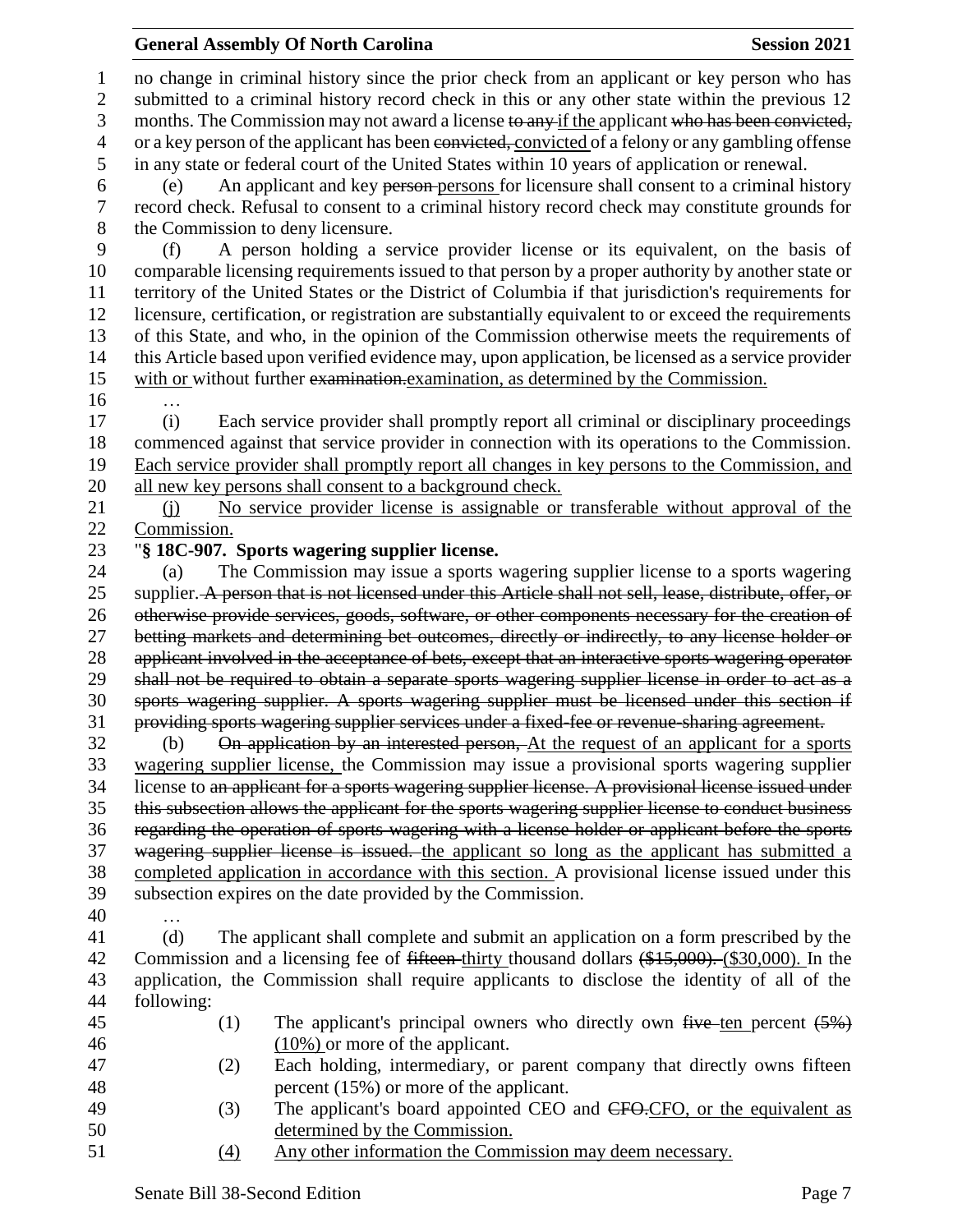## **General Assembly Of North Carolina Session 2021**  (d1) The Commission shall conduct a background investigation on the applicant and key persons as deemed necessary by the Commission. The background investigation shall include a credit history check, a tax record check, and a criminal history record check. The Commission may, in its discretion, accept the results of such prior check and an affidavit that there has been no change in criminal history since the prior check from an applicant or key person who has submitted to a criminal history record check in this or any other state within the previous 12 months. The Commission may not award a license if the applicant or a key person of the applicant has been convicted of a felony or any gambling offense in any state or federal court of the United States within 10 years of application or renewal. An applicant and key persons for licensure shall consent to a criminal history record check. Refusal to consent to a criminal history record check may constitute grounds for the Commission to deny licensure. (d2) The Commission shall review and issue licenses to qualified applicants within 60 days of receipt of a completed application. The Commission may extend the review period for an additional 30 days if the background check is outstanding. (e) In disclosing the principal owners of the applicant, the following shall apply: (1) Governmental created entities, including statutory authorized pension investment boards andCanadianCrown corporations, that are direct orindirect shareholders of an applicant shall be waived in the applicant's disclosure of ownership and control as determined by the Commission. (2) Investment funds or entities registered with the Securities and Exchange Commission, whether as including Investment Advisors or otherwise, as well 22 as the and entities under the management of such entities registered with the Securities and Exchange Commission, that are direct or indirect shareholders 24 of the applicant, shall be waived from any information disclosure requests in connection to the license application in the applicant's disclosure of ownership and control as determined by the Commission. (f) Nothing in this Article shall require a person holding a A sports wagering supplier 28 license or a temporary provisional sports wagering supplier license be subject to, or required to 29 obtain, any additional license shall be sufficient to offer the sports wagering services under this section.Article. (g) A person holding a sports wagering supplier license or its equivalent, on the basis of comparable licensing requirements issued to that person by a proper authority by another state or territory of the United States or the District of Columbia if that jurisdiction's requirements for licensure, certification, or registration are substantially equivalent to or exceed the requirements of this State, and who, in the opinion of the Commission otherwise meets the requirements of this Article based upon verified evidence may, upon application, be licensed as a service provider with or without further examination, as determined by the Commission. (h) No sports wagering supplier license is assignable or transferable without approval of the Commission. "**§ 18C-908. Renewals of licenses.** (a) Any license issued pursuant to this Article shall be valid for five years. (b) At least 60 days prior to the expiration of a license, the license holder shall submit a renewal application, on a form prescribed by the Commission, including a renewal fee as follows: 44 (1) of one hundred thousand One million dollars (\$100,000) (\$1,000,000) for an interactive sports wagering license, license. 46 (2) ten Fifty thousand dollars (\$10,000) (\$50,000) for a service provider license, license. 48 (3) and five Thirty thousand dollars (\$5,000) (\$30,000) for a sports wagering supplier license. (c) The Commission may revoke or deny a license renewal for any of the following reasons: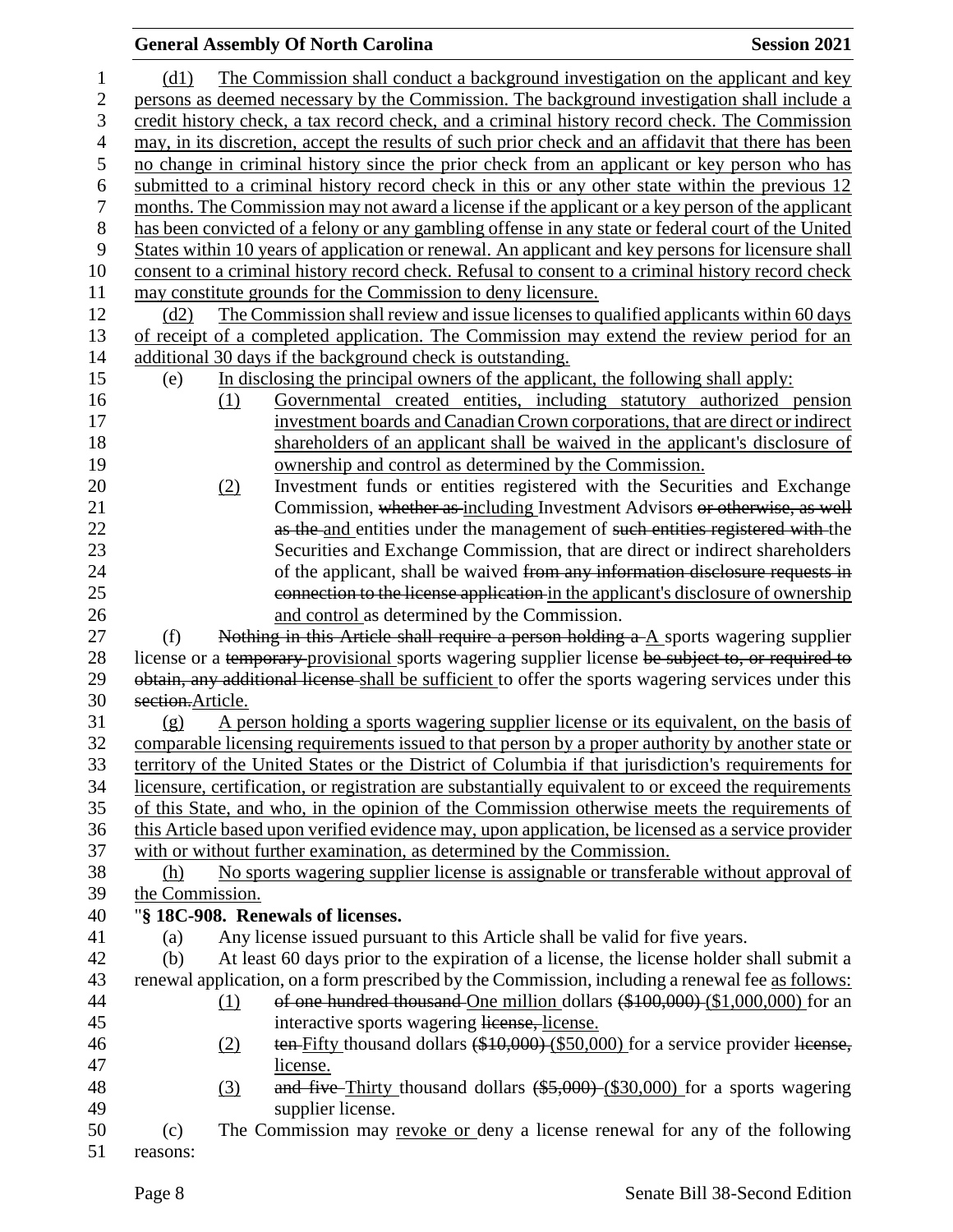|                  |                              | <b>General Assembly Of North Carolina</b>                                      | <b>Session 2021</b>                                                                                  |
|------------------|------------------------------|--------------------------------------------------------------------------------|------------------------------------------------------------------------------------------------------|
| $\mathbf 1$<br>2 | (1)                          | G.S. $18C-906(g)$ .                                                            | The same grounds that would constitute denial of an initial application under                        |
| 3                | (2)                          | A violation of this Article.                                                   |                                                                                                      |
| $\overline{4}$   | (3)                          |                                                                                | With respect to interactive sports wagering operators, the Commission finds                          |
| 5                |                              |                                                                                | good cause to believe approval of another applicant would better meet the                            |
| 6                |                              |                                                                                | objectives of this Article in generating revenue for the State, protecting the                       |
| 7<br>8           |                              | additional licenses are to be available under G.S. 18C-904(a).                 | public interest, and otherwise satisfying the criteria for issuance, and no                          |
| 9<br>10          | (4)                          | the General Statutes.                                                          | Failure to pay the privilege tax imposed under Article 2E of Chapter 105 of                          |
| 11               | (d)                          |                                                                                | With respect to interactive sports wagering operators, the Commission may deny a                     |
| 12               |                              |                                                                                | license renewal if the Commission finds good cause to believe approval of another applicant          |
| 13               |                              |                                                                                | would better meet the objectives of this Article in generating revenue for the State, protecting the |
| 14               |                              |                                                                                | public interest, and otherwise satisfying the criteria for issuance, and no additional licenses are  |
| 15<br>16         | "§ 18C-909. Use of proceeds. | to be available under G.S. 18C-904(a).                                         |                                                                                                      |
| 17               | (a)                          |                                                                                | The Commission shall use the funds remitted to it pursuant to G.S. 105-113.128 and                   |
| 18               |                              |                                                                                | any proceeds from license fees collected under this Article to cover expenses in administering       |
| 19               |                              |                                                                                | this Article. Any proceeds remaining at the end of each fiscal year after payment of expenses of     |
| 20               |                              | the Commission pursuant to this section shall be remitted to the General Fund. |                                                                                                      |
| 21               | (b)                          |                                                                                | Expenses of the Commission shall include all items listed in G.S. 18C-163.                           |
| 22               |                              | "§ 18C-910. Duties of interactive sports wagering operators.licensees.         |                                                                                                      |
| 23               |                              |                                                                                |                                                                                                      |
| 24               | (c)                          |                                                                                | The interactive sports wagering operator shall disclose the records described in                     |
| 25               |                              | G.S. 18C-910(b) subsection (b) of this section to the Commission upon request. |                                                                                                      |
| 26               | (d)                          |                                                                                | If a sports governing body has notified the Commission that real-time information                    |
| 27               |                              |                                                                                | sharing for sports wagers placed on its sporting events is necessary, interactive sports wagering    |
| 28               |                              |                                                                                | operators shall share with that sports governing body or its designee in real time, at the account   |
| 29               |                              |                                                                                | level, anonymized information regarding a wagerer, registered player, amount and type of sports      |
| 30               |                              |                                                                                | wager, the time the sports wager was placed, the location of the wager, registered player at the     |
| 31               |                              |                                                                                | time the sports wager was placed, and the IP address if applicable, outcome of the sports wager,     |
| 32               |                              |                                                                                | and records of abnormal sports wagering activity. For purposes of this subsection, real time         |
| 33               |                              |                                                                                | means on a commercially reasonable periodic interval, but in any event, not less than once every     |
| 34               |                              |                                                                                | 72 hours. A sports governing body receiving any information pursuant to this subsection shall        |
| 35               |                              |                                                                                | use the information for the purpose of integrity monitoring only and not for any commercial          |
| 36               | purpose.                     |                                                                                |                                                                                                      |
| 37               | (e)                          |                                                                                | In advertising its sports wagering platform, the interactive sports wagering operator                |
| 38               |                              | shall ensure that its advertisements meet all of the following:                |                                                                                                      |
| 39               | (1)                          | It does not target persons under the age of 21.                                |                                                                                                      |
| 40               | (2)                          |                                                                                | It discloses the identity of the interactive sports wagering operator.                               |
| 41               | (3)                          |                                                                                | It provides information about or links to resources related to gambling                              |
| 42               |                              | addiction and prevention.                                                      |                                                                                                      |
| 43               | (4)                          | It is not misleading to a reasonable person.                                   |                                                                                                      |
| 44               | (f)                          |                                                                                | Interactive sports wagering operators Licensees shall conduct background checks on                   |
| 45               |                              |                                                                                | newly hired employees. The Each licensed interactive sports wagering operator and service            |
| 46               |                              |                                                                                | provider shall also conduct a single background check on employees as of the date of licensure.      |
| 47               |                              |                                                                                | Background checks shall search for criminal history and any charges or convictions involving         |
| 48               |                              |                                                                                | corruption or manipulation of sporting events and association with organized crime.                  |
| 49               | (g)                          |                                                                                | Interactive sports wagering operators and service providers shall employ                             |
| 50               |                              |                                                                                | commercially reasonable methods to maintain the security of wagering data, registered player         |
| 51               |                              |                                                                                | and other customer data, and any other confidential information, including information provided      |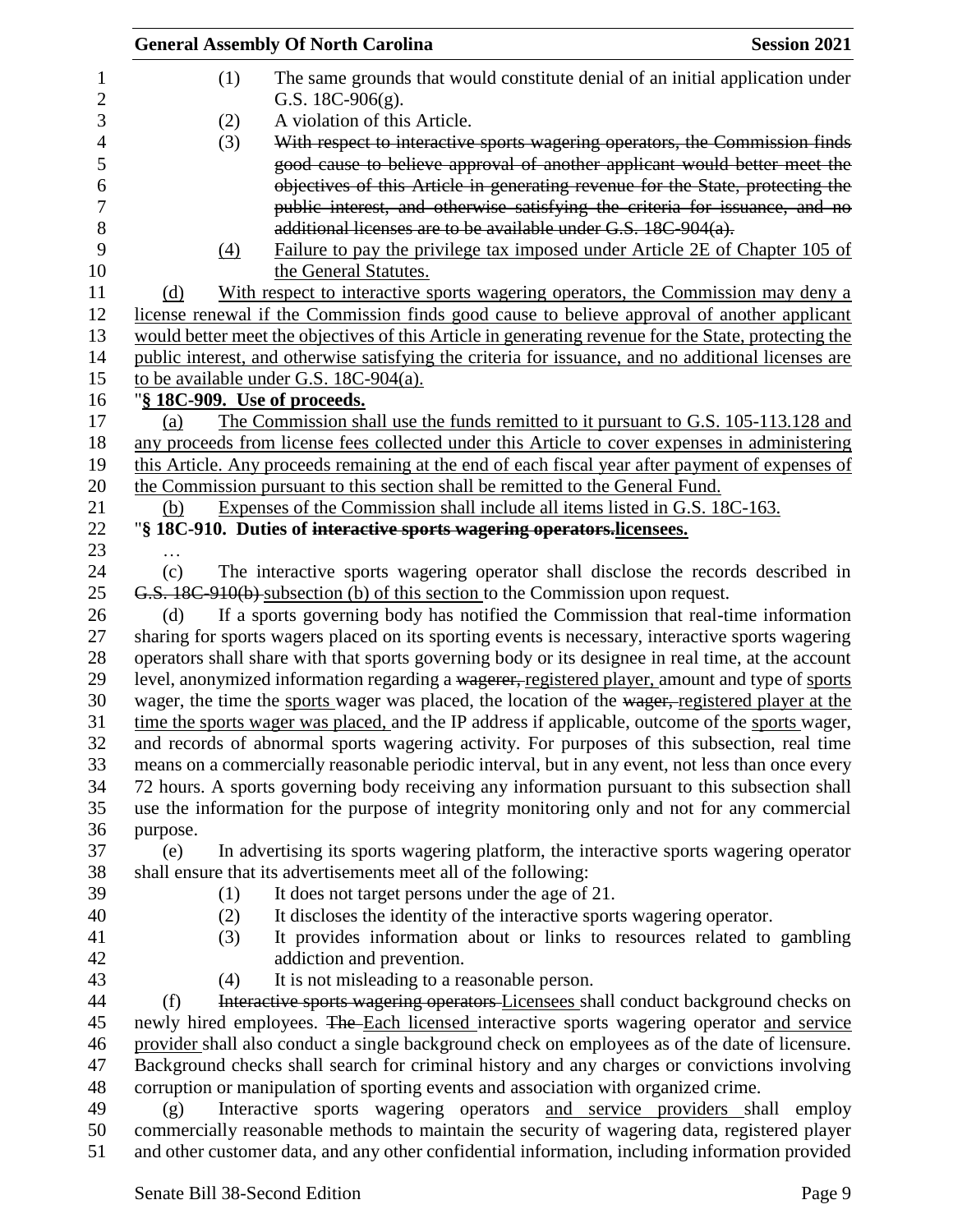| <b>General Assembly Of North Carolina</b> |                                                                                                                                                             | <b>Session 2021</b> |
|-------------------------------------------|-------------------------------------------------------------------------------------------------------------------------------------------------------------|---------------------|
|                                           | by a sports governing body, from unauthorized access and dissemination. Nothing in this                                                                     |                     |
|                                           | subsection shall preclude the use of internet or cloud-based hosting of such data and information                                                           |                     |
|                                           | or disclosure as required by State or federal law or a court order.                                                                                         |                     |
| (h)                                       | Each interactive sports wagering operator shall provide a daily summary of all sports                                                                       |                     |
|                                           | wagering activity, detailing all transactions processed through each wagering system, provided                                                              |                     |
|                                           | in a format established by the Commission at the close of each business day.                                                                                |                     |
|                                           | "§ 18C-911. Reserved for future codification purposes.                                                                                                      |                     |
|                                           | "§ 18C-912. Establishment of interactive accounts.                                                                                                          |                     |
|                                           |                                                                                                                                                             |                     |
|                                           | "§ 18C-913. Reserved for future codification purposes.                                                                                                      |                     |
|                                           | "§ 18C-914. Integrity of competition and prohibited events.                                                                                                 |                     |
|                                           |                                                                                                                                                             |                     |
| (e)                                       | Within 60 days of the Commission notifying each interactive sports wagering                                                                                 |                     |
|                                           | operator of such a sports governing body notification to the Commission, or such longer period                                                              |                     |
|                                           | as may be agreed between the sports governing body and the applicable interactive sports                                                                    |                     |
|                                           | wagering operator, interactive sports wagering operators shall use only official league data to                                                             |                     |
|                                           | determine the results of tier two sports wagers on sporting events of that sports governing body,                                                           |                     |
| unless any of the following apply:        |                                                                                                                                                             |                     |
| (1)                                       | The sports governing body or its designee cannot provide a feed of official<br>league data to determine the results of a particular type of tier two sports |                     |
|                                           |                                                                                                                                                             |                     |
|                                           | wager, in which case interactive sports wagering operators are not required to                                                                              |                     |
|                                           | use official league data for determining the results of the applicable tier two                                                                             |                     |
|                                           | sports wager until such time as such a data feed becomes available from the                                                                                 |                     |
|                                           | sports governing body on commercially reasonable terms and conditions.                                                                                      |                     |
| (2)                                       | An interactive sports wagering operator can demonstrate to the Commission                                                                                   |                     |
|                                           | that the sports governing body or its designee will not provide a feed of official                                                                          |                     |
|                                           | league data to the interactive sports wagering operator on commercially<br>reasonable terms and conditions.                                                 |                     |
| (3)                                       | The sports governing body or its designee of the sports governing body does                                                                                 |                     |
|                                           | not obtain a supplier license from the Commission to provide official league                                                                                |                     |
|                                           | data to interactive sports wagering operators to determine the results of tier                                                                              |                     |
|                                           | two sports wagers, if and to the extent required by law.                                                                                                    |                     |
|                                           |                                                                                                                                                             |                     |
|                                           | "§ 18C-915. Reserved for future codification purposes.                                                                                                      |                     |
|                                           | "§ 18C-916. Civil penalties; suspension and revocation of licenses.                                                                                         |                     |
|                                           |                                                                                                                                                             |                     |
|                                           | "§ 18C-917. Reserved for future codification purposes.                                                                                                      |                     |
| "§ 18C-918. Criminal penalties.           |                                                                                                                                                             |                     |
|                                           |                                                                                                                                                             |                     |
|                                           | "§ 18C-919. Reserved for future codification purposes.                                                                                                      |                     |
| "§ 18C-920. Tax.                          |                                                                                                                                                             |                     |
| $\left( a\right)$                         | There shall be imposed a tax of eight percent (8%) on the adjusted gross revenue of                                                                         |                     |
|                                           | each interactive sports wagering operator. The tax imposed pursuant to this section is due                                                                  |                     |
|                                           | monthly to the Commission and shall be remitted on or before the twentieth day of the next                                                                  |                     |
|                                           | succeeding calendar month. If the interactive sports wagering operator's accounting practices                                                               |                     |
|                                           | necessitate corrections to a previously remitted tax, the interactive sports wagering operator shall                                                        |                     |
|                                           | document such corrections when the interactive sports wagering operator pays the following                                                                  |                     |
| month's taxes.                            |                                                                                                                                                             |                     |
| $\left(\mathbf{b}\right)$                 | If the interactive sports wagering operator's adjusted gross revenue for a month is a                                                                       |                     |
|                                           |                                                                                                                                                             |                     |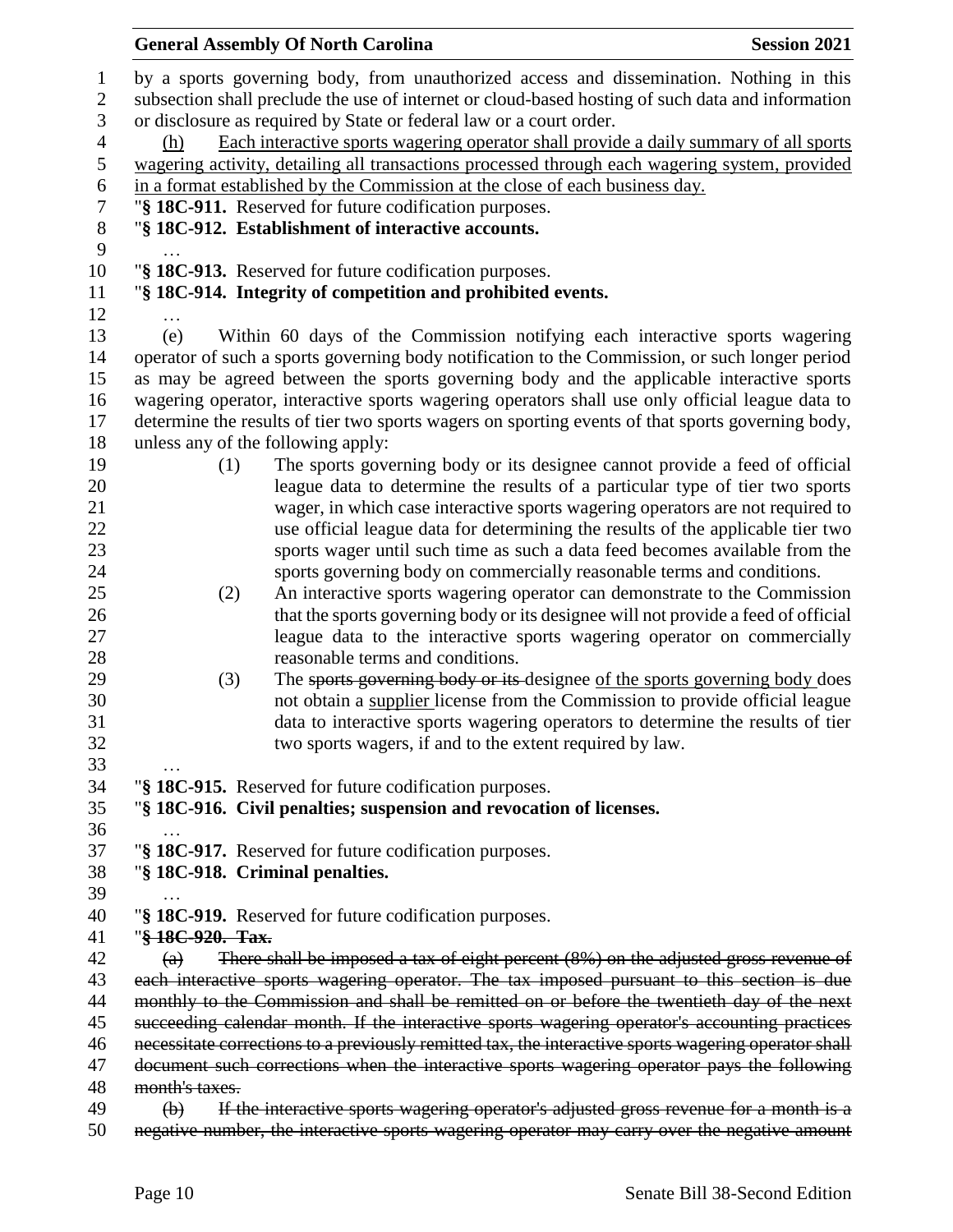|          | <b>General Assembly Of North Carolina</b><br><b>Session 2021</b>                                                                                                                                 |
|----------|--------------------------------------------------------------------------------------------------------------------------------------------------------------------------------------------------|
| 1        | to a remission required under subsection (a) of this section within 12 months and deduct such                                                                                                    |
| 2        | amount from its tax liability for that month.                                                                                                                                                    |
| 3        | After reimbursement of expenses in implementing its responsibilities under this<br>$\left(\mathrm{e}\right)$                                                                                     |
| 4        | Article and payments as provided in subsection (d) of this section, the Commission shall remit                                                                                                   |
| 5        | all tax payments collected pursuant to this section and all license fees collected pursuant to this                                                                                              |
| 6        | Article to the Department of Revenue. The Commission shall document all expenses for which                                                                                                       |
| 7        | deduction from the payments owed is asserted, which documentation shall be subject to audit by                                                                                                   |
| 8        | the State.                                                                                                                                                                                       |
| 9        | The Commission shall remit fifty percent $(50%)$ of the tax collected in subsection (a)<br>(d)                                                                                                   |
| 10       | of this section to the North Carolina Major Events, Games, and Attractions Fund established                                                                                                      |
| 11       | under G.S. 143B-437.112.                                                                                                                                                                         |
| 12       | Interactive sports wagering operators shall not be subjected to an excise tax, license<br>(e)                                                                                                    |
| 13       | tax, permit tax, privilege tax, amusement tax, or occupation tax that is imposed upon the                                                                                                        |
| 14       | interactive sports wagering operator by the State or any political subdivision thereof, except as                                                                                                |
| 15       | provided in this Article.                                                                                                                                                                        |
| 16       | The Commission shall provide all of the following to the Department of Revenue:<br>$\bigoplus$                                                                                                   |
| 17       | A monthly report that includes a complete statement of sports wagering<br>$\leftrightarrow$                                                                                                      |
| 18       | revenues and expenses for the previous month.                                                                                                                                                    |
| 19       | A complete statement of sports wagering revenues and expenses, along with<br>(2)                                                                                                                 |
| 20       | any recommendations for changes to this Article for the fiscal year, within 30                                                                                                                   |
| 21       | days of the end of that fiscal year. A copy shall also be provided to the State                                                                                                                  |
| 22       | Controller.                                                                                                                                                                                      |
| 23       | "§ 18C-921. Expenses of Lottery.                                                                                                                                                                 |
| 24<br>25 | Expenses of the Commission shall include all items listed in G.S. 18C-163. The Commission<br>shall also transfer from the amounts collected under this Article one million dollars (\$1,000,000) |
| 26       | annually to the Department of Health and Human Services for gambling addiction education and                                                                                                     |
| 27       | treatment programs in addition to the amount transferred under G.S. 18C-163(a)(3).                                                                                                               |
| 28       | "§ 18C-922. Voluntary exclusion program.                                                                                                                                                         |
| 29       | Any-The Commission shall establish a voluntary exclusion program for any<br>(a)                                                                                                                  |
| 30       | individual shall be able to voluntarily exclude themselves from placing sports wagers through a                                                                                                  |
| 31       | voluntary exclusion program established by the Commission. wagers. Interactive sports wagering                                                                                                   |
| 32       | operators shall use reasonable means to comply with the exclusion of individuals participating in                                                                                                |
| 33       | the voluntary exclusion program by the Commission.                                                                                                                                               |
| 34       | The Commission shall adopt rules to establish the voluntary exclusion program,<br>(b)                                                                                                            |
| 35       | which shall comply with all of the following:                                                                                                                                                    |
| 36       | Verification of the individual's request to be placed in the voluntary exclusion<br>(1)                                                                                                          |
| 37       | program, and for how long, up to and including that individual's lifetime.                                                                                                                       |
| 38       | How information regarding which individuals are in the voluntary exclusion<br>(2)                                                                                                                |
| 39       | program is to be disseminated to the interactive sports wagering operators.                                                                                                                      |
| 40       | How an individual in the voluntary exclusion program may petition the<br>(3)                                                                                                                     |
| 41       | Commission for removal from the voluntary exclusion program.                                                                                                                                     |
| 42       | The means by which the interactive sports wagering operators and their agents<br>(4)                                                                                                             |
| 43       | shall make all reasonable efforts to cease direct marketing efforts to                                                                                                                           |
| 44       | individuals participating in the voluntary exclusion program.                                                                                                                                    |
| 45       | The means by which the Commission shall make available to all interactive<br>(5)                                                                                                                 |
| 46       | sports wagering operators and their agents the names of the individuals                                                                                                                          |
| 47       | participating the voluntary exclusion program, which shall be at least                                                                                                                           |
| 48       | quarterly.                                                                                                                                                                                       |
| 49       | Participation in the voluntary exclusion program shall not preclude an interactive<br>(c)                                                                                                        |
| 50       | sports wagering operator and its agents from seeking the payment of a debt accrued by the                                                                                                        |

51 individual prior to participating in the voluntary exclusion program.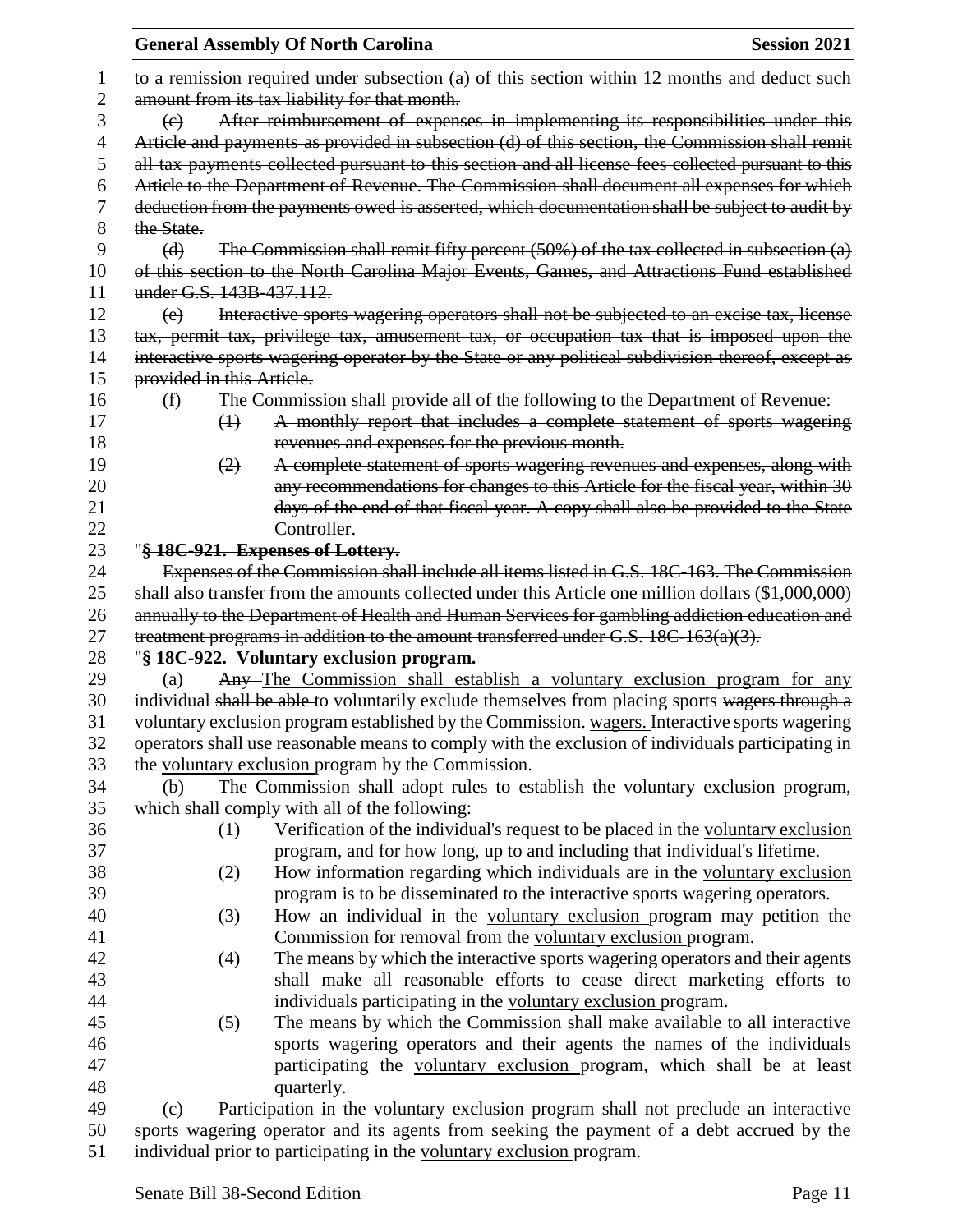|                                                                                             | <b>General Assembly Of North Carolina</b>                                                                                                                                                         | <b>Session 2021</b> |  |
|---------------------------------------------------------------------------------------------|---------------------------------------------------------------------------------------------------------------------------------------------------------------------------------------------------|---------------------|--|
| (d)                                                                                         | The voluntary exclusion program shall be exempt from Chapter 132 of the General                                                                                                                   |                     |  |
| Statutes and shall be treated as confidential by each interactive sports wagering operator. |                                                                                                                                                                                                   |                     |  |
| "§ 18C-923. Reserved for future codification purposes.                                      |                                                                                                                                                                                                   |                     |  |
|                                                                                             | "§ 18C-924. Risk management.                                                                                                                                                                      |                     |  |
|                                                                                             |                                                                                                                                                                                                   |                     |  |
|                                                                                             | "§ 18C-925. Reserved for future codification purposes.                                                                                                                                            |                     |  |
|                                                                                             | "§ 18C-926. Places of public accommodation.                                                                                                                                                       |                     |  |
| (a)                                                                                         | The owner or operator of a sports facility may establish places Permanent places of                                                                                                               |                     |  |
|                                                                                             | public accommodation for the purpose of accessing a sports wagering platform through mobile                                                                                                       |                     |  |
|                                                                                             | devices, computer terminals, or similar access devices, the registered player's interactive account,                                                                                              |                     |  |
|                                                                                             | either directly or with assistance from a person. Each owner or operator of a sports facility shall                                                                                               |                     |  |
|                                                                                             | be limited to one place of public accommodation described under subdivision (2) of subsection                                                                                                     |                     |  |
|                                                                                             | (b) of this section person, may be associated with each sports facility.                                                                                                                          |                     |  |
| (b)                                                                                         | Places Permanent places of public accommodation allowed permitted under this                                                                                                                      |                     |  |
|                                                                                             | section shall be located as follows:                                                                                                                                                              |                     |  |
| (1)                                                                                         | On the property containing of the sports facility.                                                                                                                                                |                     |  |
| (2)                                                                                         | On-No more than one place of public accommodation may be on other                                                                                                                                 |                     |  |
|                                                                                             | property owned or controlled by the owner or operator of the sports facility or                                                                                                                   |                     |  |
|                                                                                             | an affiliated entity of the owner or operator of the sports facility that is located                                                                                                              |                     |  |
|                                                                                             | within a one-half mile radius of the sports facility a sports facility defined in                                                                                                                 |                     |  |
|                                                                                             | G.S. 18C-901(15)a. or G.S. 18C-901(15)c.                                                                                                                                                          |                     |  |
| (3)                                                                                         | No more than one place of public accommodation may be on other property                                                                                                                           |                     |  |
|                                                                                             | owned or controlled by the owner or operator of the sports facility that is                                                                                                                       |                     |  |
|                                                                                             | located within a one and one-half mile radius of a sports facility defined in                                                                                                                     |                     |  |
| (c)                                                                                         | G.S. $18C-901(15)b$ .<br>Nothing in this section shall be construed to exempt a place of public accommodation                                                                                     |                     |  |
|                                                                                             | from the provisions of any other law that may be enforceable. A place of public accommodation                                                                                                     |                     |  |
|                                                                                             | may be either a permanent establishment or a temporary establishment associated with a specific                                                                                                   |                     |  |
|                                                                                             | sporting event of a series of sporting events.                                                                                                                                                    |                     |  |
| (d)                                                                                         | All sports wagers made at a place of public accommodation shall be placed via an                                                                                                                  |                     |  |
|                                                                                             | interactive account as described in G.S. 18C-912. Mobile devices, computer terminals, similar                                                                                                     |                     |  |
|                                                                                             | devices, and cashiers used to operate the place of public accommodation shall have the ability to                                                                                                 |                     |  |
|                                                                                             | accept and distribute cash and cash equivalents equivalents and distribute cash or cash                                                                                                           |                     |  |
|                                                                                             | equivalents; however, only a cashier may distribute something of monetary value to the registered                                                                                                 |                     |  |
|                                                                                             | player at a place of public accommodation. All cashiers that accept or distribute cash or cash                                                                                                    |                     |  |
|                                                                                             | equivalents shall be an employee of an interactive sports wagering operator.                                                                                                                      |                     |  |
| (e)                                                                                         | A public accommodation under this section may be advertised by the owner or                                                                                                                       |                     |  |
| operator of the sports facility.                                                            |                                                                                                                                                                                                   |                     |  |
| (f)                                                                                         | Notwithstanding subsections (a) through (c) of this section, no more than one place                                                                                                               |                     |  |
|                                                                                             | of public accommodation may be temporarily established during a professional golf tournament                                                                                                      |                     |  |
|                                                                                             | as described in G.S. 18C-901(15)b. The temporary place of public accommodation need not                                                                                                           |                     |  |
|                                                                                             | comply with local ordinances under Chapter 160D of the General Statutes but shall not operate                                                                                                     |                     |  |
|                                                                                             | more than five days prior to the professional golf tournament or five days after the professional                                                                                                 |                     |  |
| golf tournament.                                                                            |                                                                                                                                                                                                   |                     |  |
|                                                                                             | "§ 18C-927. Reserved for future codification purposes.                                                                                                                                            |                     |  |
|                                                                                             | "§ 18C-928. Indian gaming; compliance with federal law.                                                                                                                                           |                     |  |
| (a)                                                                                         | All sports wagering authorized under this Article shall be initiated, received, and                                                                                                               |                     |  |
|                                                                                             | otherwise made within this State unless otherwise determined by the Commission in accordance                                                                                                      |                     |  |
|                                                                                             | with applicable federal and State laws. Consistent with the intent of the United States Congress<br>as articulated in the Unlawful Internet Gambling Enforcement Act of 2006 (31 U.S.C. § 5361 et |                     |  |
|                                                                                             | seq.), the intermediate routing of electronic data relating to intrastate sports wagering authorized                                                                                              |                     |  |
|                                                                                             |                                                                                                                                                                                                   |                     |  |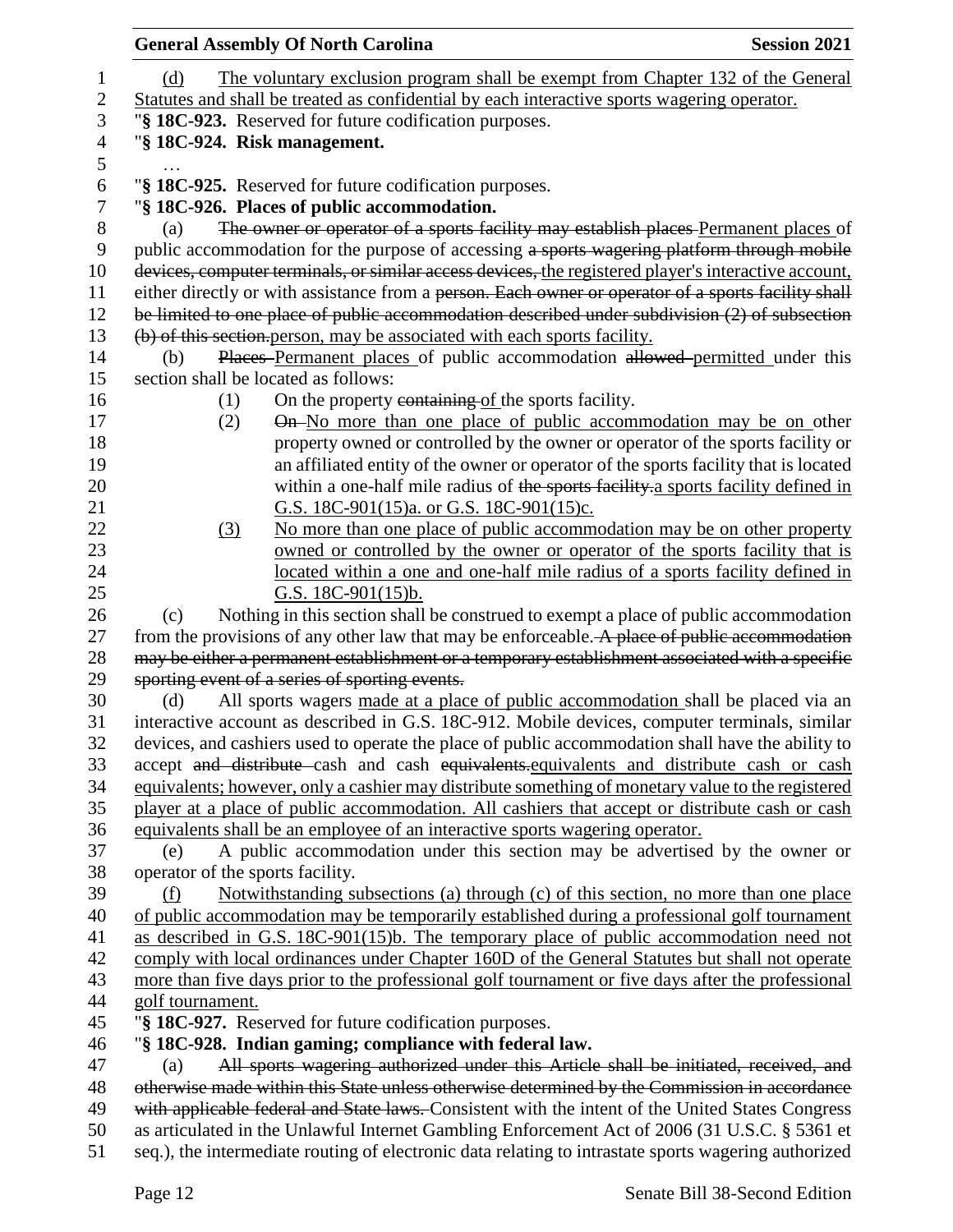|                            | <b>General Assembly Of North Carolina</b><br><b>Session 2021</b>                                 |
|----------------------------|--------------------------------------------------------------------------------------------------|
|                            | under this Article shall not determine the location or locations in which such sports wagers are |
|                            | initiated, received, or otherwise made initiated and received.                                   |
| (b)                        | All activities authorized by this Article shall be deemed to be conducted solely under           |
|                            | the authority of this Article and not under the federal Indian Gaming Regulatory Act, 25 U.S.C.  |
| $§$ 2701 et seq.           |                                                                                                  |
| (c)                        | A Without application under G.S. 18C-904, a tribal gaming enterprise shall be                    |
|                            | deemed a licensed interactive sports wagering operator upon the occurrence of all of the         |
| following:                 |                                                                                                  |
| (1)                        | Submission of a completed application to the Commission.                                         |
| (2)                        | Payment to the Commission of any application and renewal fees as provided                        |
|                            | in this Article.                                                                                 |
| (3)                        | Agreement by the tribal gaming enterprise, in a form as prescribed by the                        |
|                            | Commission:                                                                                      |
|                            | To adhere to the requirements of this Article and to the regulations<br>a.                       |
|                            | adopted by the Commission with respect to interactive sports                                     |
|                            | wagering.                                                                                        |
|                            | To submit to the Commission's enforcement of this Article and any<br>b.                          |
|                            | implementing of the rules, including waiver of any applicable tribal                             |
|                            | sovereign immunity for the sole and limited purpose of such                                      |
|                            | enforcement.                                                                                     |
|                            | To collect and pay all taxes imposed by this Article. Article 2E of<br>c.                        |
|                            | Chapter 105 of the General Statutes.                                                             |
|                            | To not offer or conduct any interactive gambling other than the<br>d.                            |
|                            | interactive sports wagering authorized by this Article unless                                    |
|                            | specifically otherwise authorized by law.                                                        |
|                            | To locate any server or other information technology equipment<br>e.                             |
|                            | directly related to the placing of sports wagers that is used by the tribal                      |
|                            | gaming enterprise and its agents to accept interactive sports wagering                           |
|                            | authorized by this Article on land that is not Indian lands and which,                           |
|                            | upon request, shall be accessible by the Commission, Department of                               |
|                            | Revenue, and State law enforcement. The location of all other                                    |
|                            | technology and servers used by a tribal gaming enterprise in                                     |
|                            | connection with sports wagering authorized by this act shall be                                  |
|                            | approved by the Commission.                                                                      |
| $\ldots$ "                 |                                                                                                  |
|                            | SECTION 2.(a) If Senate Bill 688, 2021 Regular Session, becomes law, the lead-in                 |
|                            | language to Section 2 of that act reads as rewritten:                                            |
|                            | "SECTION 2. Article 10B-Article 10 of Chapter 143B of the General Statutes is amended            |
| by adding a Part to read:" | <b>SECTION 2.(b)</b> If Senate Bill 688, 2021 Regular Session, becomes law,                      |
|                            | G.S. 143B-437.112(b), as enacted by that act, reads as rewritten:                                |
| " $(b)$                    | Effective July 1 of each calendar year, the funds remitted to the Fund by the Secretary          |
|                            | of Revenue from the privilege tax on sports wagering pursuant to G.S. 105-113.128 are            |
|                            | appropriated for this purpose. In addition to the amounts remitted to the Fund pursuant to       |
|                            | G.S. 18C-920(d), G.S. 105-113.128, the General Assembly shall determine any additional           |
|                            | amount appropriated to the Fund. Agreements entered under this section are subject to            |
| appropriations."           |                                                                                                  |
|                            | <b>SECTION 2.(c)</b> If Senate Bill 688, 2021 Regular Session, becomes law,                      |
|                            | G.S. 143B-437.111(4), as enacted by that act, reads as rewritten:                                |
| "(4)                       | Major event. - An entertainment, musical, political, sporting, or theatrical                     |
|                            | event that satisfies the following conditions:                                                   |
|                            |                                                                                                  |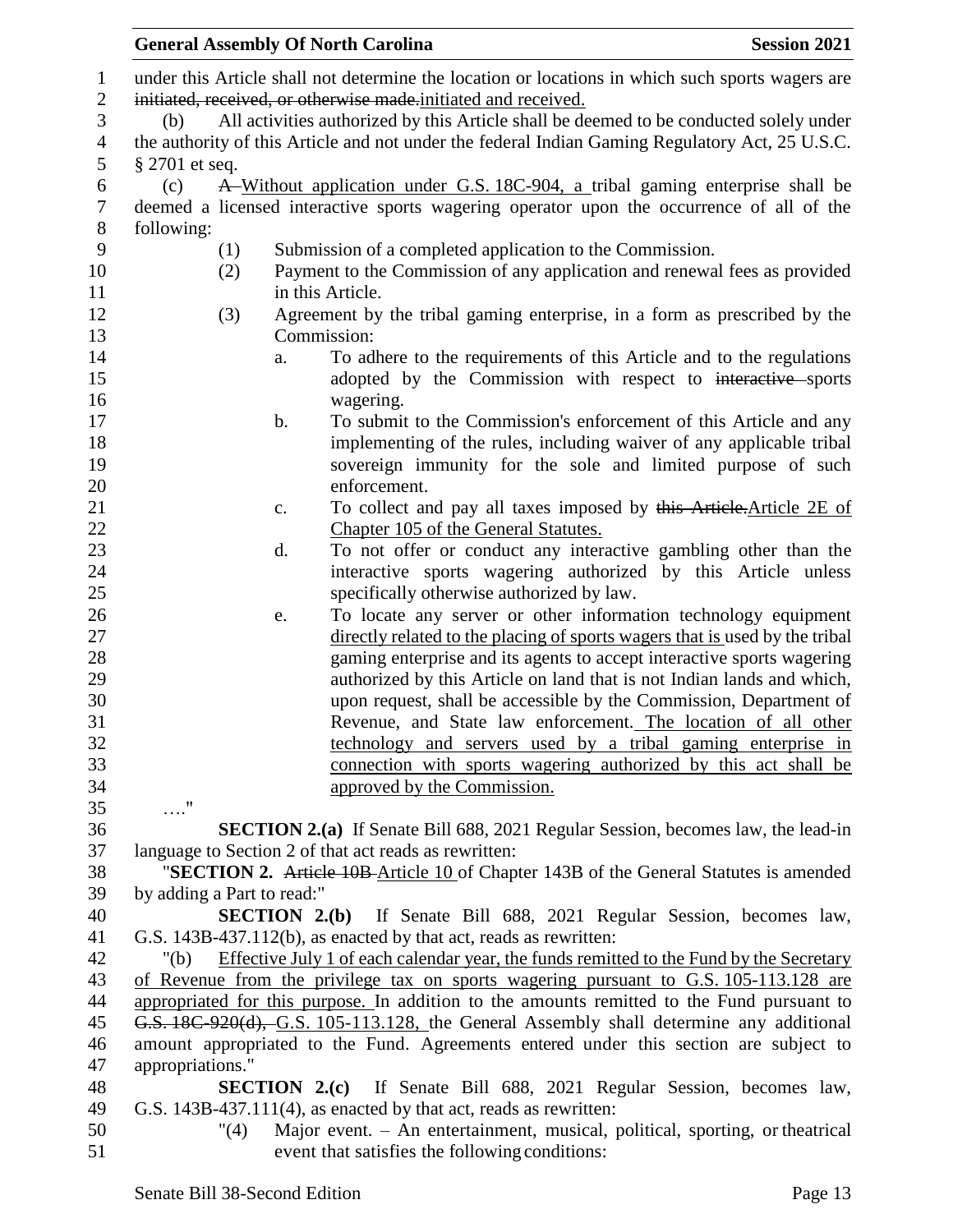| <b>General Assembly Of North Carolina</b> |                                                                                                    | <b>Session 2021</b> |
|-------------------------------------------|----------------------------------------------------------------------------------------------------|---------------------|
| a.                                        | The event is held-either of the following:                                                         |                     |
|                                           | Held at a sports facility or is an facility.<br><u>L</u>                                           |                     |
|                                           | 2.<br>An event sponsored by the National Association for Stock Car                                 |                     |
|                                           | Auto Racing, the Ladies Professional Golf Association, the                                         |                     |
|                                           | Professional Golfers' Association of America, the PGA Tour,                                        |                     |
|                                           | or the United States Golf Association.                                                             |                     |
| $\mathbf b$ .                             | The event is not held more often than annually.                                                    |                     |
| c.                                        | The location of the event is determined by a site selection organization                           |                     |
|                                           | through a competitive process.                                                                     |                     |
| d.                                        | The site selection organization considered multiple sites located                                  |                     |
|                                           | outside of the State for the event.                                                                |                     |
| e.                                        | The site selection organization selected a site within this State as the                           |                     |
|                                           | sole location for the event."                                                                      |                     |
| SECTION $3.(a)$                           | If Senate Bill 688, 2021 Regular Session, becomes law,                                             |                     |
|                                           | G.S. $18C-114(a)(8)$ , as amended by that act, reads as rewritten:                                 |                     |
| "(8)                                      | To charge a fee of potential contractors, of lottery contractors, of lottery                       |                     |
|                                           | retailers, and of interactive sports wagering operators licensees and potential                    |                     |
|                                           | licensees under Article 9 of this Chapter to not exceed the cost of the criminal                   |                     |
|                                           | record check of the potential contractors and lottery contractors."                                |                     |
|                                           | <b>SECTION 3.(b)</b> If Senate Bill 688, 2021 Regular Session, becomes law,                        |                     |
|                                           | G.S. $18C-120(b)(2)$ , as amended by that act, reads as rewritten:                                 |                     |
| "(2)                                      | To conduct a background investigation, including a criminal history record                         |                     |
|                                           | check, of applicants for employment with the Commission, interactive sports                        |                     |
|                                           | wagering operators licensees under Article 9 of this Chapter, lottery                              |                     |
|                                           | contractors, lottery retailers, and lottery potential contractors, which may                       |                     |
|                                           | include a search of the State and National Repositories of Criminal Histories                      |                     |
|                                           | based on the fingerprints of applicants."                                                          |                     |
|                                           | SECTION 3.(c) If Senate Bill 688, 2021 Regular Session, becomes law,                               |                     |
|                                           | G.S. 143B-947, as amended by that act, reads as rewritten:                                         |                     |
| and its Director.                         | "§ 143B-947. Criminal record checks for the North Carolina State Lottery Commission                |                     |
|                                           | The Department of Public Safety may provide to the North Carolina State Lottery                    |                     |
|                                           | Commission and to its Director from the State and National Repositories of Criminal Histories      |                     |
|                                           | the criminal history of any prospective employee of the Commission, any potential contractor,      |                     |
|                                           | and any licensee or prospective interactive sports wagering operator or service provider-licensee  |                     |
|                                           | under Article 9 of Chapter 18C of the General Statutes. The North Carolina State Lottery           |                     |
|                                           | Commission or its Director shall provide to the Department of Public Safety, along with the        |                     |
|                                           | request, the fingerprints of the prospective employee of the Commission, or of the potential       |                     |
|                                           | contractor, individual, a form signed by the prospective employee of the Commission, or of the     |                     |
|                                           | potential contractor-individual consenting to the criminal record check and use of fingerprints    |                     |
|                                           | and other identifying information required by the State and National Repositories, and any         |                     |
|                                           | additional information required by the Department of Public Safety. The fingerprints of the        |                     |
|                                           | prospective employee of the Commission, or potential contractor, or potential interactive sports   |                     |
|                                           | wagering operator, individual shall be forwarded to the State Bureau of Investigation for a search |                     |
|                                           | of the State's criminal history record file, and the State Bureau of Investigation shall forward a |                     |
|                                           | set of fingerprints to the Federal Bureau of Investigation for a national criminal history record  |                     |
|                                           | check. The North Carolina State Lottery Commission and its Director shall remit any fingerprint    |                     |
|                                           | information retained by the Commission to alcohol law enforcement agents appointed under           |                     |
|                                           | Article 5 of Chapter 18B of the General Statutes and shall keep all information obtained pursuant  |                     |
|                                           | to this section confidential. The Department of Public Safety shall charge a reasonable fee only   |                     |
|                                           | for conducting the checks of the criminal history records authorized by this section."             |                     |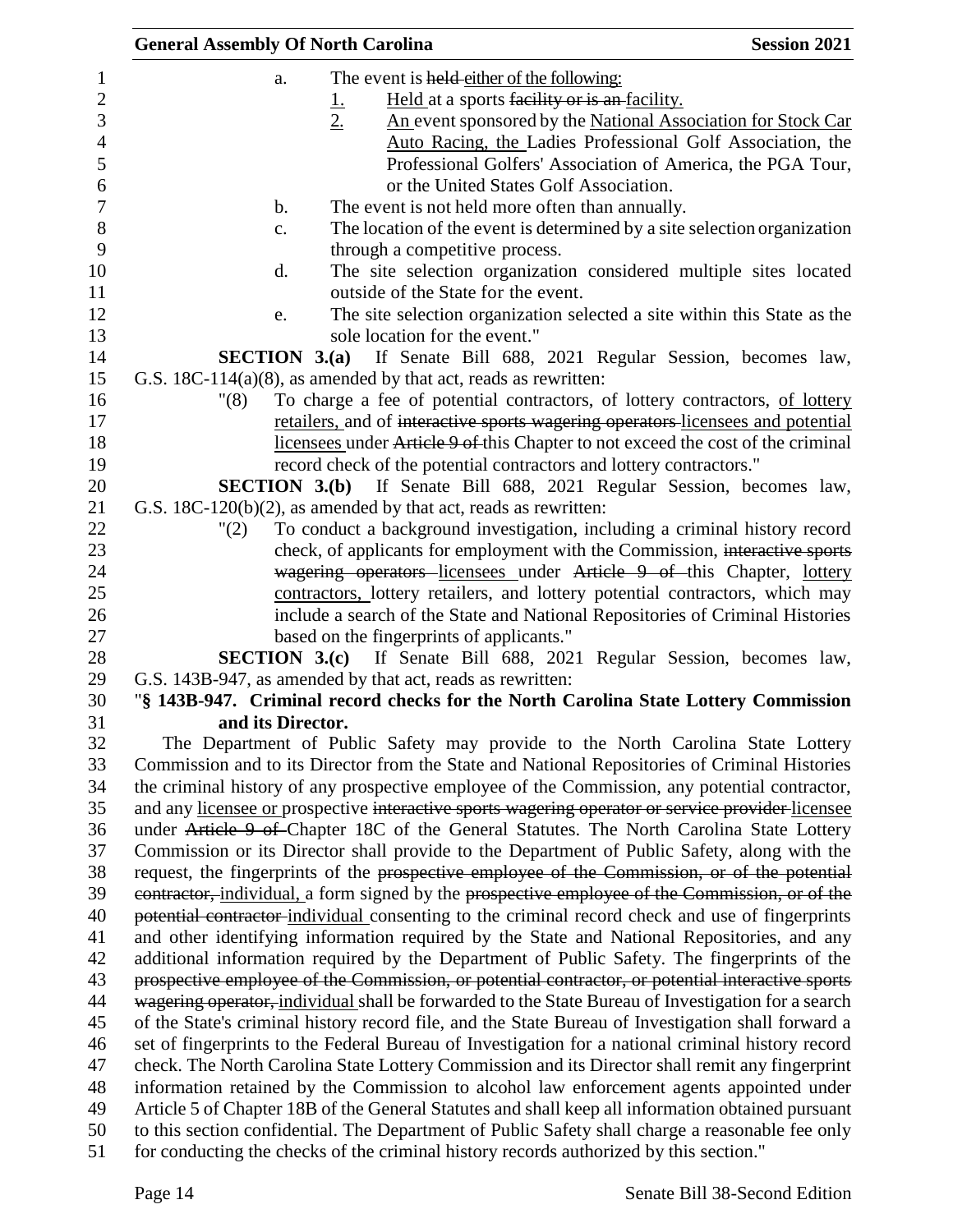| 1                |                                                                                                     | <b>SECTION 4.</b> If Senate Bill 688, 2021 Regular Session, becomes law, Sections 5 and             |  |  |
|------------------|-----------------------------------------------------------------------------------------------------|-----------------------------------------------------------------------------------------------------|--|--|
| $\overline{2}$   | 6 of that act read as rewritten:                                                                    |                                                                                                     |  |  |
| 3                |                                                                                                     | "SECTION 5. The Commission shall establish guidance to parties regulated by the                     |  |  |
| $\overline{4}$   |                                                                                                     | provisions of Article 9 of Chapter 18C of the General Statutes, as enacted by this act. Such        |  |  |
| 5                |                                                                                                     | guidance shall address the application of Article 9 of Chapter 18C of the General Statutes, as      |  |  |
| 6                |                                                                                                     | enacted by this act, to electronic sports with due consideration to the key role of game publishers |  |  |
| $\boldsymbol{7}$ |                                                                                                     | as creators of the underlying video game. The Commission may accept and issue applications for      |  |  |
| $8\,$            |                                                                                                     | licensure in accordance with Article 9 of Chapter 18C of the General Statutes, as enacted by this   |  |  |
| 9                |                                                                                                     | act, in order that licensees may begin operations on January 1, 2022. January 1, 2023. If more      |  |  |
| 10               |                                                                                                     | than 12 completed applications are received, the Commission in its discretion shall select and      |  |  |
| 11               |                                                                                                     | notify, no later than December 1, 2021, notify the qualified applicants it determines will best     |  |  |
| 12               |                                                                                                     | serve the public interest in maximizing revenue to the State, while preserving the integrity of     |  |  |
| 13               |                                                                                                     | sports wagering and ensuring accountability and preserving the public trust in licensed sports      |  |  |
| 14               | wagering activities. No license issued by the Commission shall become effective prior to January    |                                                                                                     |  |  |
| 15               | 1, 2022, but prior to January 1, 2022, notified licensees may establish structure and operations to |                                                                                                     |  |  |
| 16               | begin sports wagering on January 1, 2022. January 1, 2023.                                          |                                                                                                     |  |  |
| 17               |                                                                                                     | "SECTION 6. Sections 1 through 4 of this act become effective January 1, 2022. January 1,           |  |  |
| 18               |                                                                                                     | 2023. Except as otherwise provided, this act is effective when it becomes law."                     |  |  |
| 19               | <b>SECTION 5.(a)</b> If Senate Bill 688, 2021 Regular Session, becomes law, Chapter                 |                                                                                                     |  |  |
| 20               |                                                                                                     | 105 of the General Statutes is amended by adding a new Article to read:                             |  |  |
| 21               |                                                                                                     | "Article 2E.                                                                                        |  |  |
| 22               |                                                                                                     | "Privilege Tax on Interactive Sports Wagering Operators.                                            |  |  |
| 23               | "§ 105-113.125. Definitions.                                                                        |                                                                                                     |  |  |
| 24               | The definitions of G.S. 18C-901 apply to this Article.                                              |                                                                                                     |  |  |
| 25               |                                                                                                     | "§ 105-113.126. Privilege tax on interactive sports wagering operators.                             |  |  |
| 26               | (a)                                                                                                 | $\text{Tax.} - \text{A}$ privilege tax at the rate of fourteen percent (14%) is imposed on an       |  |  |
| 27               |                                                                                                     | interactive sports wagering operator for the privilege of doing business in this State. The tax is  |  |  |
| 28               |                                                                                                     | imposed on the value of the privilege conferred upon the interactive sports wagering operator by    |  |  |
| 29               |                                                                                                     | the State by the granting of a license under Article 9 of Chapter 18C of the General Statutes.      |  |  |
| 30               | (b)                                                                                                 | Determination of Value. – The value of the privilege conferred upon the interactive                 |  |  |
| 31               |                                                                                                     | sports wagering operator is the gross wagering revenue of the operator as adjusted under this       |  |  |
| 32               |                                                                                                     | subsection. No income, revenue, or expenses of the interactive sports wagering operator other       |  |  |
| 33               |                                                                                                     | than those specified in this subsection are used to determine the value of the privilege conferred  |  |  |
| 34               | upon the operator. The value of the privilege conferred upon the interactive sports wagering        |                                                                                                     |  |  |
| 35               |                                                                                                     | operator is the gross wagering revenue less the following expenses:                                 |  |  |
| 36               | (1)                                                                                                 | All cash or cash equivalents paid out as winnings to registered players.                            |  |  |
| 37               | (2)                                                                                                 | The costs paid by an interactive sports wagering operator for any personal                          |  |  |
| 38               |                                                                                                     | property distributed to a registered player as a result of a sports wager.                          |  |  |
| 39               | (3)                                                                                                 | The cash value of any bonuses or promotional credits provided to registered                         |  |  |
| 40               |                                                                                                     | players that are then returned to an interactive sports wagering operator in the                    |  |  |
| 41               |                                                                                                     | form of a deposit or wager as follows:                                                              |  |  |
| 42               |                                                                                                     | Until January 1, 2025, without limitation.<br><u>a.</u>                                             |  |  |
| 43               |                                                                                                     | On or after January 1, 2025, through December 31, 2025, not to exceed<br><u>b.</u>                  |  |  |
| 44               |                                                                                                     | two and one-half percent (2.5%) of gross wagering revenue.                                          |  |  |
| 45               |                                                                                                     | On or after January 1, 2026, through December 31, 2026, not to exceed<br>$\underline{c}$ .          |  |  |
| 46               |                                                                                                     | two and one-quarter percent (2.25%) of gross wagering revenue.                                      |  |  |
| 47               |                                                                                                     | On or after January 1, 2027, through December 31, 2027, not to exceed<br><u>d.</u>                  |  |  |
| 48               |                                                                                                     | two percent $(2\%)$ of gross wagering revenue.                                                      |  |  |
| 49               |                                                                                                     | On or after January 1, 2028, not allowed.<br>e.                                                     |  |  |
| 50               | (4)                                                                                                 | Actual uncollectible receivables from registered players, not to exceed four                        |  |  |
| 51               |                                                                                                     | percent (4%) of gross wagering revenue.                                                             |  |  |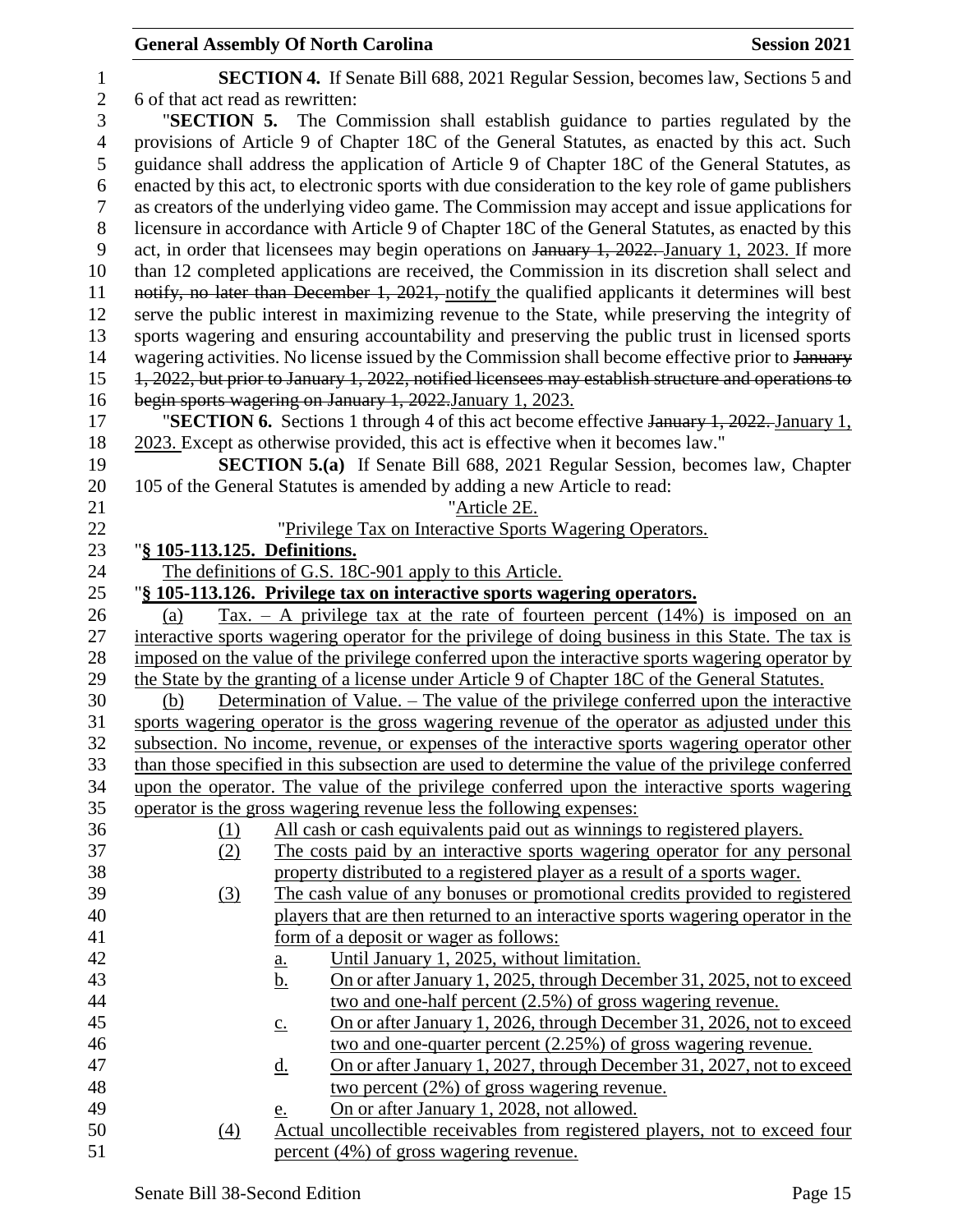|                     | <b>General Assembly Of North Carolina</b><br><b>Session 2021</b>                                                                                                                           |
|---------------------|--------------------------------------------------------------------------------------------------------------------------------------------------------------------------------------------|
| $\mathbf{1}$        | (5)<br>Excise tax payments on sports wagers included in gross wagering revenue                                                                                                             |
| $\overline{c}$<br>3 | remitted to the federal government.<br><u>Return. – Taxes levied by this Article are due when a return is required to be filed.</u>                                                        |
| $\overline{4}$      | (c)<br>The return is due on a monthly basis. A monthly return is due by the twentieth day of the month                                                                                     |
| 5                   |                                                                                                                                                                                            |
| 6                   | following the calendar month covered by the return. A return is filed on a form prescribed by the<br>Secretary.                                                                            |
| 7                   | (d)                                                                                                                                                                                        |
| 8                   | <u>Records. – A person who is required to file a return under this Article must keep a</u><br>record of all documents used to determine information the person provides in a return. These |
| 9                   | records shall be open at all times for inspection by the Secretary or an authorized representative                                                                                         |
| 10                  | of the Secretary and shall be kept for the applicable period of statute of limitations as set forth                                                                                        |
| 11                  | under G.S. 105-241.6 or G.S. 105-241.8.                                                                                                                                                    |
| 12                  | <u>Refund. – An interactive sports wagering operator is allowed a refund of the tax paid</u><br>(e)                                                                                        |
| 13                  | under this section on a sports wager that has been refunded to the registered player. The Secretary                                                                                        |
| 14                  | shall prescribe the manner in which a taxpayer may request a refund under this subsection, which                                                                                           |
| 15                  | may include allowing a credit for the amount refunded on a subsequent monthly return required                                                                                              |
| 16                  | under this section.                                                                                                                                                                        |
| 17                  | "§ 105-113.127. Bond or irrevocable letter of credit.                                                                                                                                      |
| 18                  | The Secretary may require an interactive sports wagering operator to furnish a bond in an                                                                                                  |
| 19                  | amount that adequately protects the State from an interactive sports wagering operator's failure                                                                                           |
| 20                  | to pay taxes due under this Article. A bond must be conditioned on compliance with this Article,                                                                                           |
| 21                  | payable to the State, and in the form required by the Secretary. The amount of the bond is two                                                                                             |
| 22                  | times the interactive sports wagering operator's expected monthly tax liability under this Article,                                                                                        |
| 23                  | as determined by the Secretary, provided the amount of the bond may not be less than fifty                                                                                                 |
| 24                  | thousand dollars $(\$50,000)$ and may not be more than two million dollars $(\$2,000,000)$ . The                                                                                           |
| 25                  | Secretary should periodically review the sufficiency of bonds required of interactive sports                                                                                               |
| 26                  | wagering operators and increase the amount of a required bond when the amount of the bond                                                                                                  |
| 27                  | furnished no longer covers the anticipated tax liability of the interactive sports wagering operator                                                                                       |
| 28                  | and decrease the amount when the Secretary determines that a smaller bond amount will                                                                                                      |
| 29                  | adequately protect the State from loss.                                                                                                                                                    |
| 30                  | For purposes of this section, an interactive sports wagering operator may substitute an                                                                                                    |
| 31                  | irrevocable letter of credit for the secured bond required by this section. The letter of credit must                                                                                      |
| 32                  | be issued by a commercial bank acceptable to the Secretary and available to the State as a                                                                                                 |
| 33                  | beneficiary. The letter of credit must be in a form acceptable to the Secretary, conditioned upon                                                                                          |
| 34                  | compliance with this Article, and in the amounts stipulated in this section.                                                                                                               |
| 35                  | "§ 105-113.128. Use of tax proceeds.                                                                                                                                                       |
| 36                  | The Secretary shall distribute the taxes collected under this Article, less the allowance to the                                                                                           |
| 37                  | Department of Revenue and reimbursement to the Lottery Commission for administrative                                                                                                       |
| 38                  | expenses, in accordance with this section. The Secretary may retain the cost of collection by the                                                                                          |
| 39                  | Department, not to exceed five hundred thousand dollars (\$500,000) a year, as reimbursement to                                                                                            |
| 40                  | the Department. The Lottery Commission shall, no later than 20 days after the end of the month,                                                                                            |
| 41                  | notify the Department of its expenses from administering the provisions of Article 9 of Chapter                                                                                            |
| 42                  | 18C of the General Statutes from the previous month. The Department shall reimburse the                                                                                                    |
| 43                  | Lottery Commission from the tax revenues collected under this Article no later than the end of                                                                                             |
| 44                  | the month in which the Department was notified. The remainder of the net proceeds of the tax                                                                                               |
| 45                  | collected under this Article are to be credited in the following priority:                                                                                                                 |
| 46                  | The first two million dollars $(\$2,000,000)$ annually to the Department of<br>(1)                                                                                                         |
| 47                  | Health and Human Services for gambling addiction education and treatment                                                                                                                   |
| 48                  | programs in addition to the amount transferred under G.S. $18C-163(a)(3)$ .                                                                                                                |
| 49<br>50            | Fifty percent (50%) to the North Carolina Major Events, Games, and<br>(2)                                                                                                                  |
| 51                  | Attractions Fund established under G.S. 143B-437.112 and fifty percent<br>(50%) to the General Fund."                                                                                      |
|                     |                                                                                                                                                                                            |